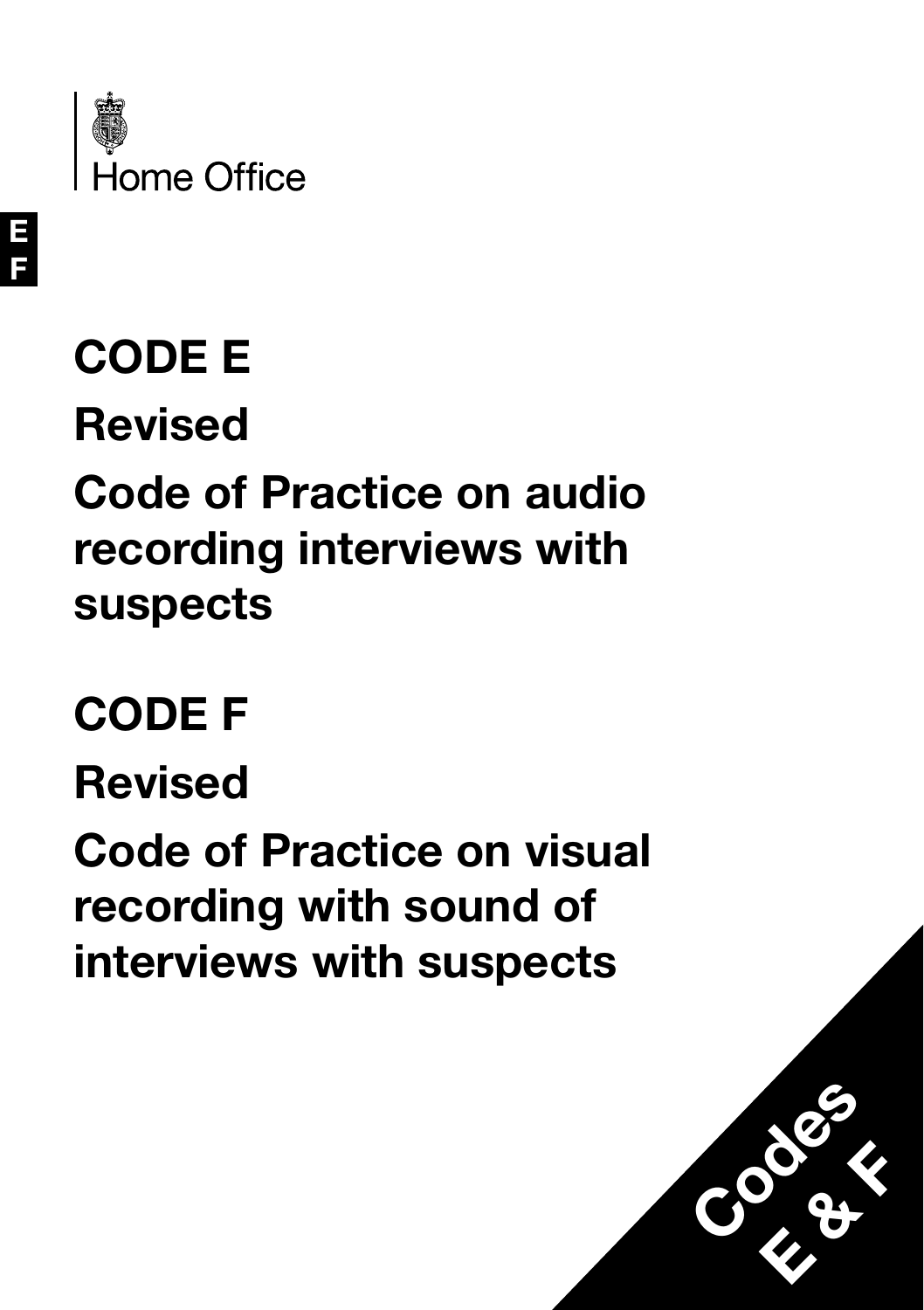

# **Police and Criminal Evidence Act 1984 (PACE)**

# **CODE E**

**Revised** 

**Code of Practice on audio recording interviews with suspects** 

# **CODE F**

**Revised** 

**Code of Practice on visual recording with sound of interviews with suspects**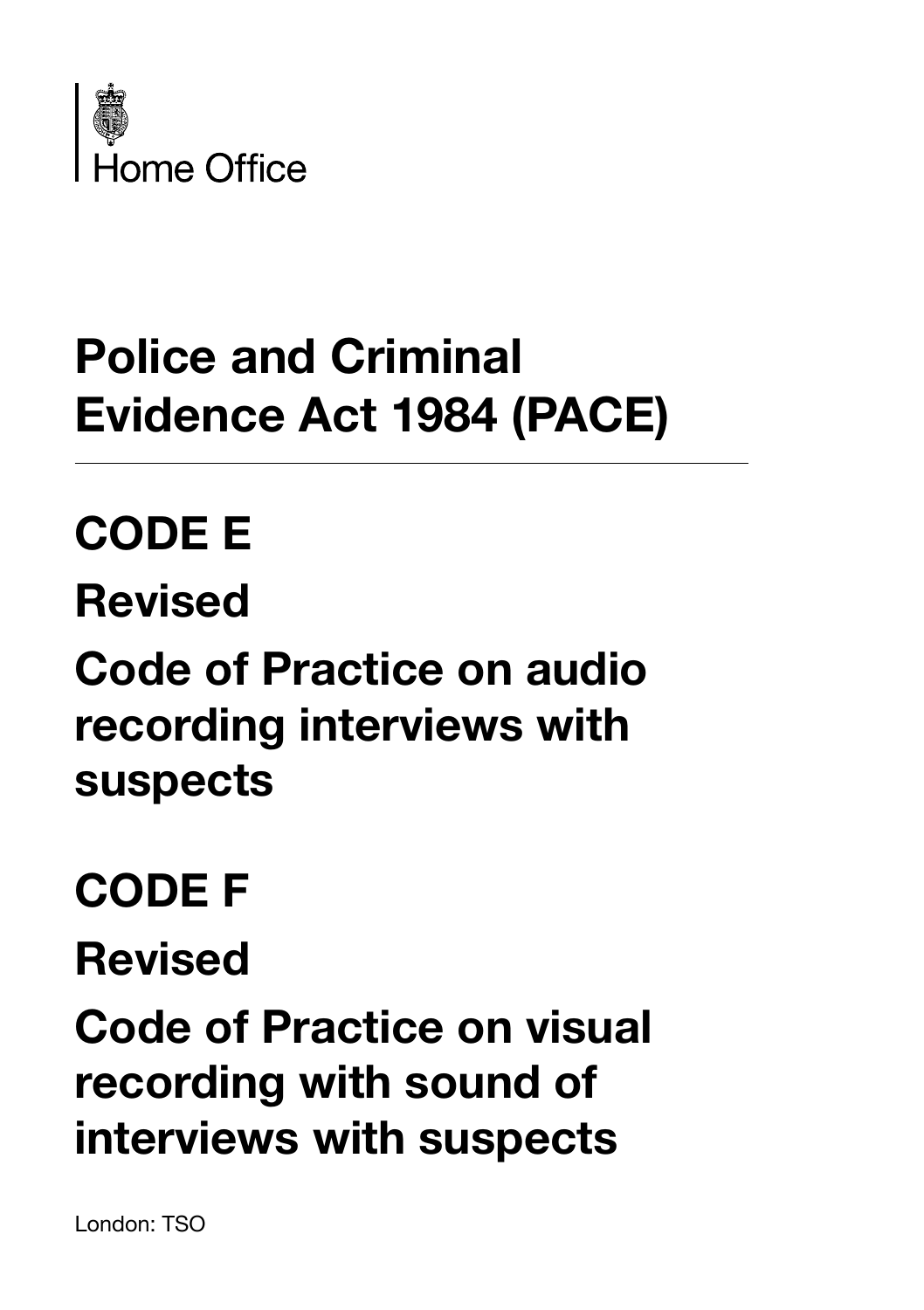

Published by TSO (The Stationery Office), part of Williams Lea Tag, and available from:

**Online <www.tsoshop.co.uk>**

#### **Mail, Telephone, Fax & E-mail**

TSO PO Box 29, Norwich, NR3 1GN Telephone orders/General enquiries: 0870 600 5522 Fax orders: 0870 600 5533 E-mail: [customer.services@tso.co.uk](mailto:customer.services@tso.co.uk)  Textphone: 0870 240 3701

**TSO@Blackwell and other Accredited Agents** 

Published with the permission of Home Office on behalf of the Controller of Her Majesty's Stationery Office.

© Crown Copyright 2018

All rights reserved.

You may re-use this document/publication (not including logos) free of charge in any format or medium, under the terms of the Open Government Licence. To view this licence, visit <http://www.nationalarchives.gov.uk/doc/open-government-licence> or write to the Information Policy Team, The National Archives, Kew, Richmond, Surrey TW9 4DU; or email: psi@nationalarchives.gsi.gov.uk.

ISBN 978 0 11 341407 9

 J003463179 c0.75 07/18 Printed in the United Kingdom for The Stationery Office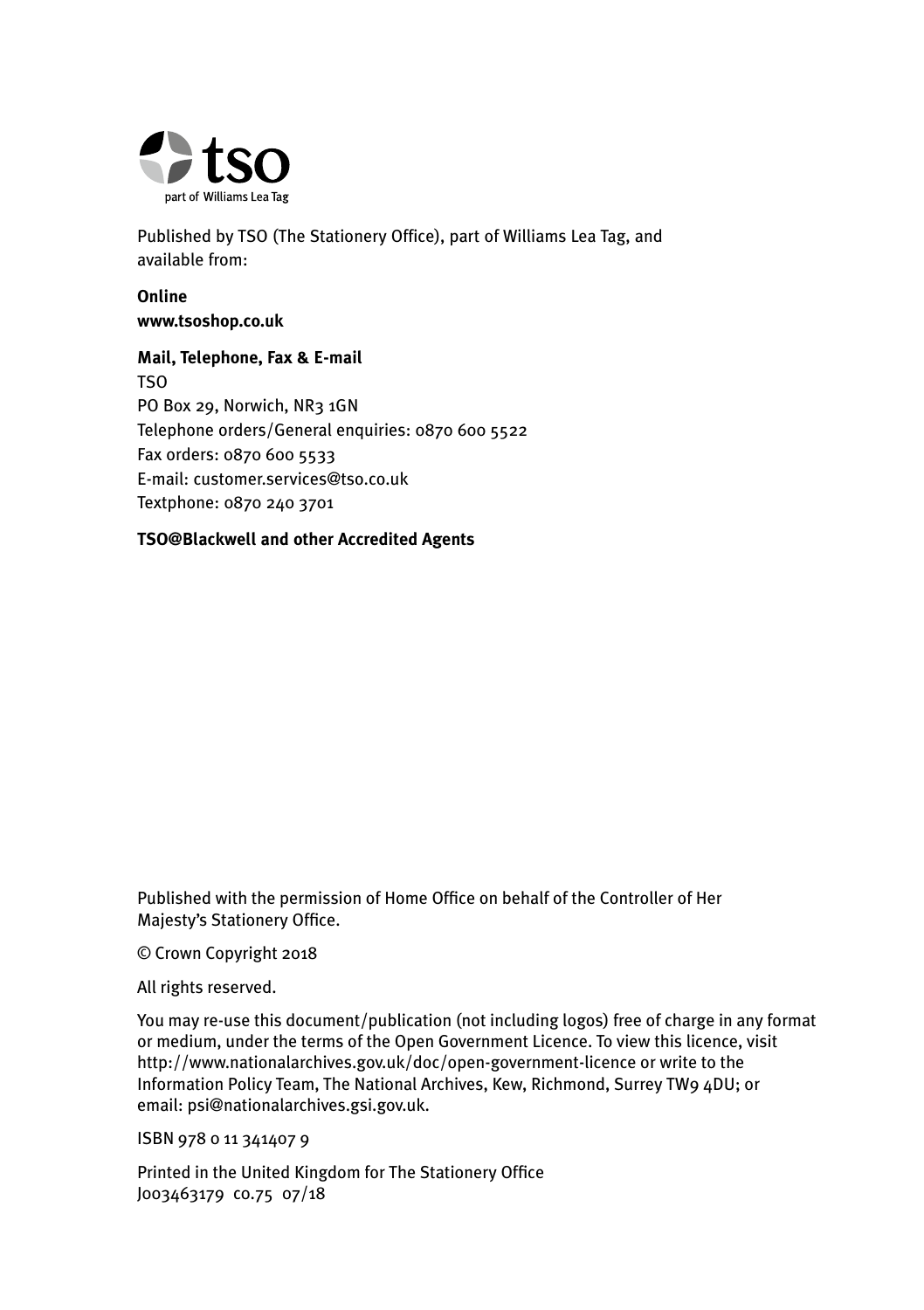[Click here](#page-22-0) for [Revised Code F](#page-22-0).

<span id="page-3-0"></span>POLICE AND CRIMINAL EVIDENCE ACT 1984 (PACE)

CODE E

REVISED

CODE OF PRACTICE ON AUDIO RECORDING INTERVIEWS WITH SUSPECTS

# **Commencement - Transitional Arrangements**

This Code applies to interviews carried out after 00.00 on 31 July 2018, notwithstanding that the interview may have commenced before that time.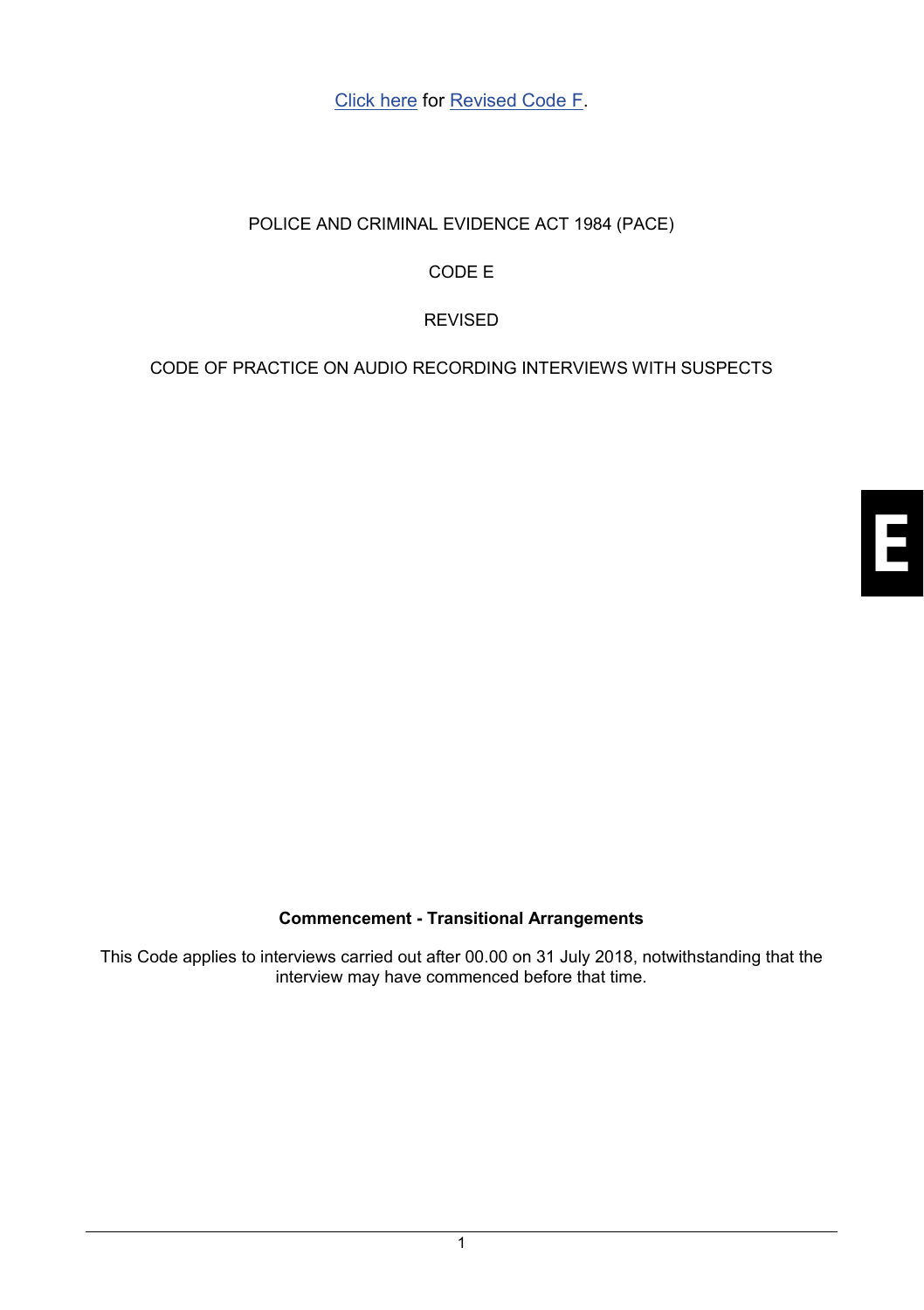|                                                                                                                                                                                                                                                                                |     | <b>Code E - Contents</b><br>(click page number to view text)                     |  |  |  |  |
|--------------------------------------------------------------------------------------------------------------------------------------------------------------------------------------------------------------------------------------------------------------------------------|-----|----------------------------------------------------------------------------------|--|--|--|--|
| 1                                                                                                                                                                                                                                                                              |     |                                                                                  |  |  |  |  |
|                                                                                                                                                                                                                                                                                |     |                                                                                  |  |  |  |  |
| 2                                                                                                                                                                                                                                                                              |     | Interviews and other matters to be audio recorded under this Code6               |  |  |  |  |
|                                                                                                                                                                                                                                                                                | (A) | Requirement to use authorised audio-recording device when available. 6           |  |  |  |  |
|                                                                                                                                                                                                                                                                                | (B) |                                                                                  |  |  |  |  |
|                                                                                                                                                                                                                                                                                | (C) |                                                                                  |  |  |  |  |
|                                                                                                                                                                                                                                                                                | (D) |                                                                                  |  |  |  |  |
|                                                                                                                                                                                                                                                                                | (E) | Use of live link - Interviewer not present at the same station as the detainee 8 |  |  |  |  |
|                                                                                                                                                                                                                                                                                |     |                                                                                  |  |  |  |  |
| 3                                                                                                                                                                                                                                                                              |     | Interview recording using removable recording media device 9                     |  |  |  |  |
|                                                                                                                                                                                                                                                                                | (A) |                                                                                  |  |  |  |  |
|                                                                                                                                                                                                                                                                                | (B) |                                                                                  |  |  |  |  |
|                                                                                                                                                                                                                                                                                | (C) |                                                                                  |  |  |  |  |
|                                                                                                                                                                                                                                                                                | (D) |                                                                                  |  |  |  |  |
|                                                                                                                                                                                                                                                                                | (E) |                                                                                  |  |  |  |  |
|                                                                                                                                                                                                                                                                                | (F) |                                                                                  |  |  |  |  |
|                                                                                                                                                                                                                                                                                | (G) |                                                                                  |  |  |  |  |
|                                                                                                                                                                                                                                                                                | (H) |                                                                                  |  |  |  |  |
|                                                                                                                                                                                                                                                                                | (1) |                                                                                  |  |  |  |  |
|                                                                                                                                                                                                                                                                                | (J) |                                                                                  |  |  |  |  |
|                                                                                                                                                                                                                                                                                | (K) |                                                                                  |  |  |  |  |
|                                                                                                                                                                                                                                                                                |     | (i)<br>(ii)                                                                      |  |  |  |  |
|                                                                                                                                                                                                                                                                                |     |                                                                                  |  |  |  |  |
|                                                                                                                                                                                                                                                                                |     |                                                                                  |  |  |  |  |
|                                                                                                                                                                                                                                                                                |     |                                                                                  |  |  |  |  |
| 4                                                                                                                                                                                                                                                                              |     | Interview recording using secure digital recording network device 14             |  |  |  |  |
|                                                                                                                                                                                                                                                                                | (A) |                                                                                  |  |  |  |  |
|                                                                                                                                                                                                                                                                                | (B) |                                                                                  |  |  |  |  |
|                                                                                                                                                                                                                                                                                | (C) | Interviews with suspects who appear to have a hearing impediment 15              |  |  |  |  |
|                                                                                                                                                                                                                                                                                | (D) |                                                                                  |  |  |  |  |
|                                                                                                                                                                                                                                                                                | (E) |                                                                                  |  |  |  |  |
|                                                                                                                                                                                                                                                                                | (F) |                                                                                  |  |  |  |  |
|                                                                                                                                                                                                                                                                                | (G) |                                                                                  |  |  |  |  |
|                                                                                                                                                                                                                                                                                | (H) |                                                                                  |  |  |  |  |
|                                                                                                                                                                                                                                                                                | (1) |                                                                                  |  |  |  |  |
|                                                                                                                                                                                                                                                                                |     |                                                                                  |  |  |  |  |
| PARAGRAPH 2.4(c)(iii) - FOUR INDICTABLE OFFENCE TYPES FOR<br><b>ANNEX:</b><br>WHICH THE INTERVIEWER MAY DECIDE TO MAKE A WRITTEN RECORD OF A<br><b>VOLUNTARY INTERVIEW ELSEWHERE THAN AT A POLICE STATION WHEN AN</b><br>AUTHORISED AUDIO RECORDING DEVICE CANNOT BE USED.  17 |     |                                                                                  |  |  |  |  |

| Part 1: Four specified indictable offence types – two conditions 17                 |  |  |  |  |
|-------------------------------------------------------------------------------------|--|--|--|--|
| Part 2: Other provisions applicable to all interviews to which this Annex applies18 |  |  |  |  |
|                                                                                     |  |  |  |  |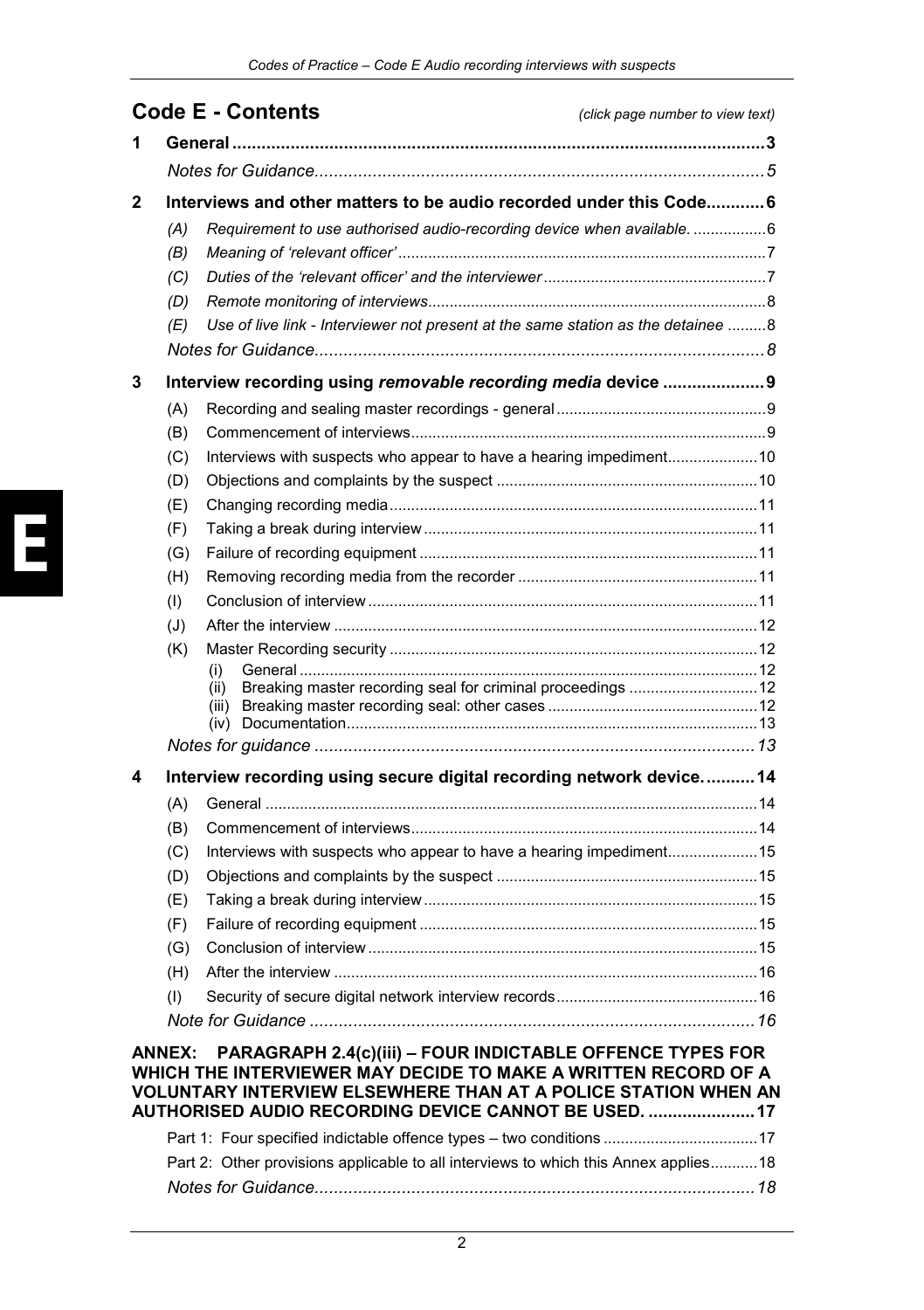### <span id="page-5-0"></span>**1 General**

- 1.0 The procedures in this Code must be used fairly, responsibly, with respect for the people to whom they apply and without unlawful discrimination. Under the Equality Act 2010, section 149 (Public Sector Equality Duty), police forces must, in carrying out their functions, have any other conduct which is prohibited by that Act, to advance equality of opportunity between people who share a relevant protected characteristic and people who do not share due regard to the need to eliminate unlawful discrimination, harassment, victimisation and it, and to foster good relations between those persons. The Equality Act *also* makes it unlawful for police officers to discriminate against, harass or victimise any person on the grounds of the 'protected characteristics' of age, disability, gender reassignment, race, religion or belief, sex and sexual orientation, marriage and civil partnership, pregnancy and maternity, when using their powers. See *[Note 1B](#page-7-0).*
- 1.1 This Code of Practice must be readily available for consultation by:
	- police officers
	- police staff
	- detained persons
	- members of the public.
- 1.2 The *Notes for Guidance* included are not provisions of this Code. They form guidance to police officers and others about its application and interpretation.
- 1.3 Nothing in this Code shall detract from the requirements of <u>Code C</u>, the Code of Practice for the detention, treatment and questioning of persons by police officers.
- This Code does not apply to the conduct and recording in England and Wales, of: 1.4 The interviews and other matters to which this Code applies are described in [section 2](#page-8-0).
	- • interviews of persons detained under section 41 of, or Schedule 7 to, the Terrorism Act 2000, and
	- post-charge questioning of persons authorised under section 22 of the Counter-Terrorism Act 2008.

 Code of Practice issued under *paragraph 3 of Schedule 8 to the Terrorism Act 2000* and  under *section 25 of the Counter-Terrorism Act 2008*. If, during the course of an interview or These must be video recorded with sound in accordance with the provisions of the separate questioning under this Code, it becomes apparent that the interview or questioning should be conducted under that separate Code, the interview should only continue in accordance with that Code.

Note: The provisions of this Code and Code F which govern the conduct and recording of interviews *do not apply* to interviews with, or taking statements from, witnesses.

- 1.5 In this Code:
	- 'appropriate adult' has the same meaning as in Code C, *paragraph 1.7*.
	- *'*vulnerable person' has the same meaning as described in Code C *paragraph 1.13(d).*
	- 'solicitor' has the same meaning as in Code C, *paragraph 6.12.*
	- 'interview' has the same meaning as in *Code C, paragraph 11.1A.*
- and the provisions of  $\overline{Code}$  F which permit simultaneous visual recording provide 1.5A The provisions of this Code which require interviews with suspects to be audio recorded safeguards:
	- for suspects against inaccurate recording of the words used in questioning them and of their demeanour during the interview; and;
	- about the conduct of the interview and what took place during the interview which might • for police interviewers against unfounded allegations made by, or on behalf of, suspects otherwise appear credible.

**E**

3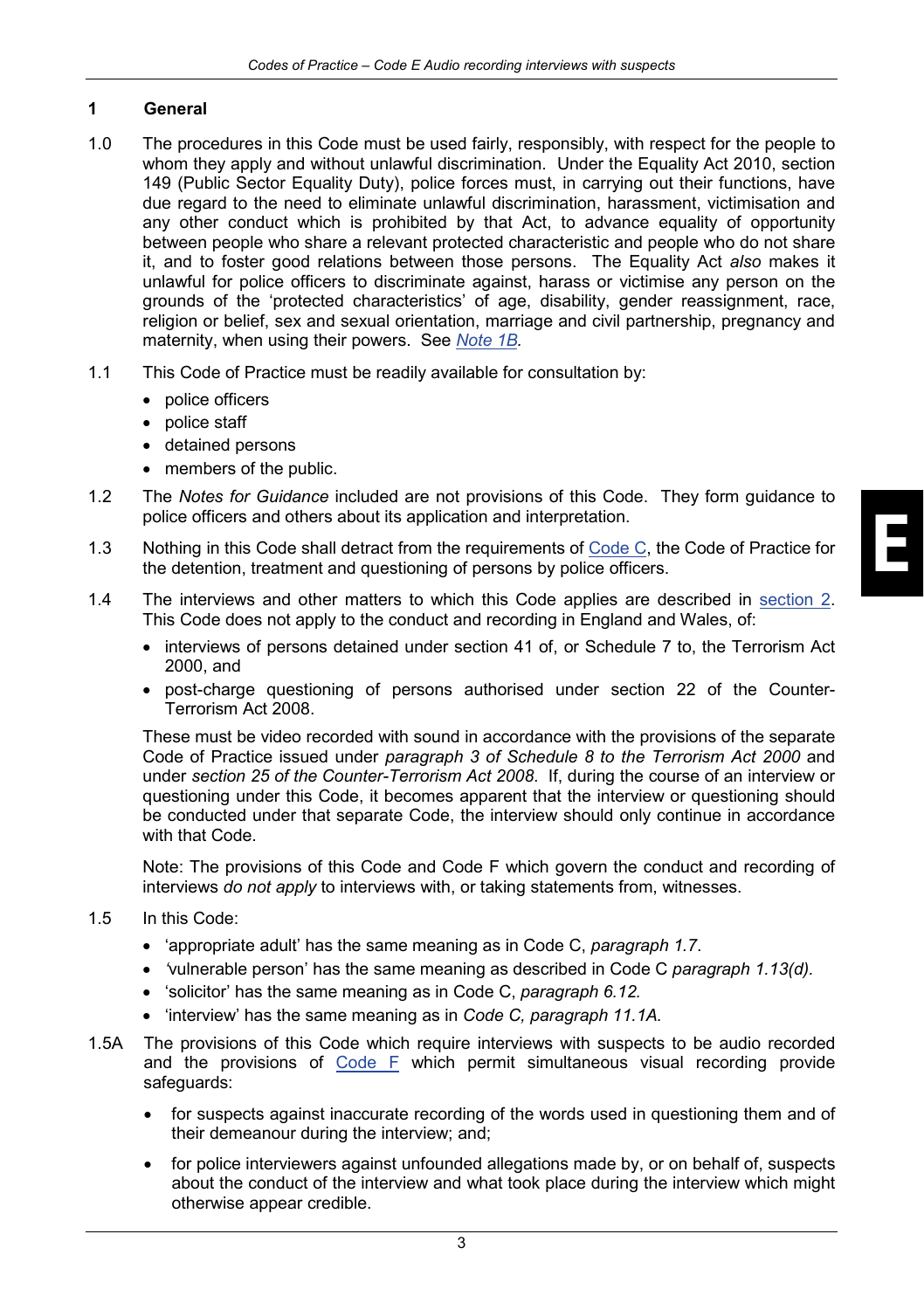<span id="page-6-0"></span> reliability as an impartial and accurate record of the interview. 1.5B The provisions of Code C: Recording of interviews must therefore be carried out openly to instil confidence in its

- 1.5B The provisions of Code C:
	- • *sections 10 and 11*, and the applicable *Notes for Guidance* apply to the conduct of interviews to which this Code applies.
	- *paragraphs 11.7 to 11.14* apply only when a written record is needed.
- 1.5C Code C, *paragraphs 10.10, 10.11* and *Annex C* describe the restriction on drawing adverse inferences from an arrested suspect's failure or refusal to say anything about their involvement in the offence when interviewed or after being charged or informed they may be prosecuted, and how it affects the terms of the caution and determines if and by whom a special warning under sections 36 and 37 of the Criminal Justice and Public Order Act 1994 can be given.
- 1.6 In this Code:
	- (a) in relation to the place where an interview of a suspect to which this Code or (as the case may be) [Code F,](#page-22-0) applies, is conducted and recorded (see *[Note 1A](#page-7-0)*):
		- (i) '*authorised*' in relation to the recording devices described in (ii) and (iii), means any such device that the chief officer has authorised interviewers under their direction and control to use to record the interview in question at the place in question, provided that the interviewer in question has been trained to set up and operate the device, in compliance with the manufacturer's instructions and subject to the operating procedures required by the chief officer;
		- media (such as magnetic tape, optical disc or solid state memory card) for the purpose of making a clear and accurate, audio recording or (as the case may be) and copied using that device or any other device. A sign or indicator on the device (ii) '*removable recording media device*' means a recording device which, when set up and operated in accordance with the manufacturer's instructions and the operating procedures required by the chief officers, uses removable, physical recording audio-visual recording, of the interview in question which can then be played back which is visible to the suspect must show when the device is recording;
		- operating procedures required by the chief officers, enables a clear and accurate interview in question, to be made and stored using non-removable storage, as a digital file or a series of such files that can be securely transferred by a wired or have cloud based storage) which ensures that access to interview recordings for generally or in specific cases, is necessary. Examples of access include playing back the whole or part of any original recording and making one or more copies of, the whole or part of that original recording. A sign or indicator on the device which (iii) '*secure digital recording network device*' means a recording device which, when set up and operated in accordance with the manufacturer's instructions and the original audio recording or (as the case may be) audio-visual recording, of the wireless connection to a remote secure network file server system (which may all purposes is strictly controlled and is restricted to those whose access, either is visible to the suspect must show when the device is recording.
	- powers and duties conferred or imposed on them by designation under section 38 or (b) 'designated person' means a person other than a police officer, who has specified 39 of the Police Reform Act 2002.
	- (c) any reference to a police officer includes a designated person acting in the exercise or performance of the powers and duties conferred or imposed on them by their designation
- available, must be used to record a suspect interview and when such a device cannot be used, it allows a 'relevant officer' (see *[paragraph 2.3\(c\)](#page-8-0)*) to decide that the interview is to be 1.7 Section 2 of this Code sets out the requirement that an authorised recording device, if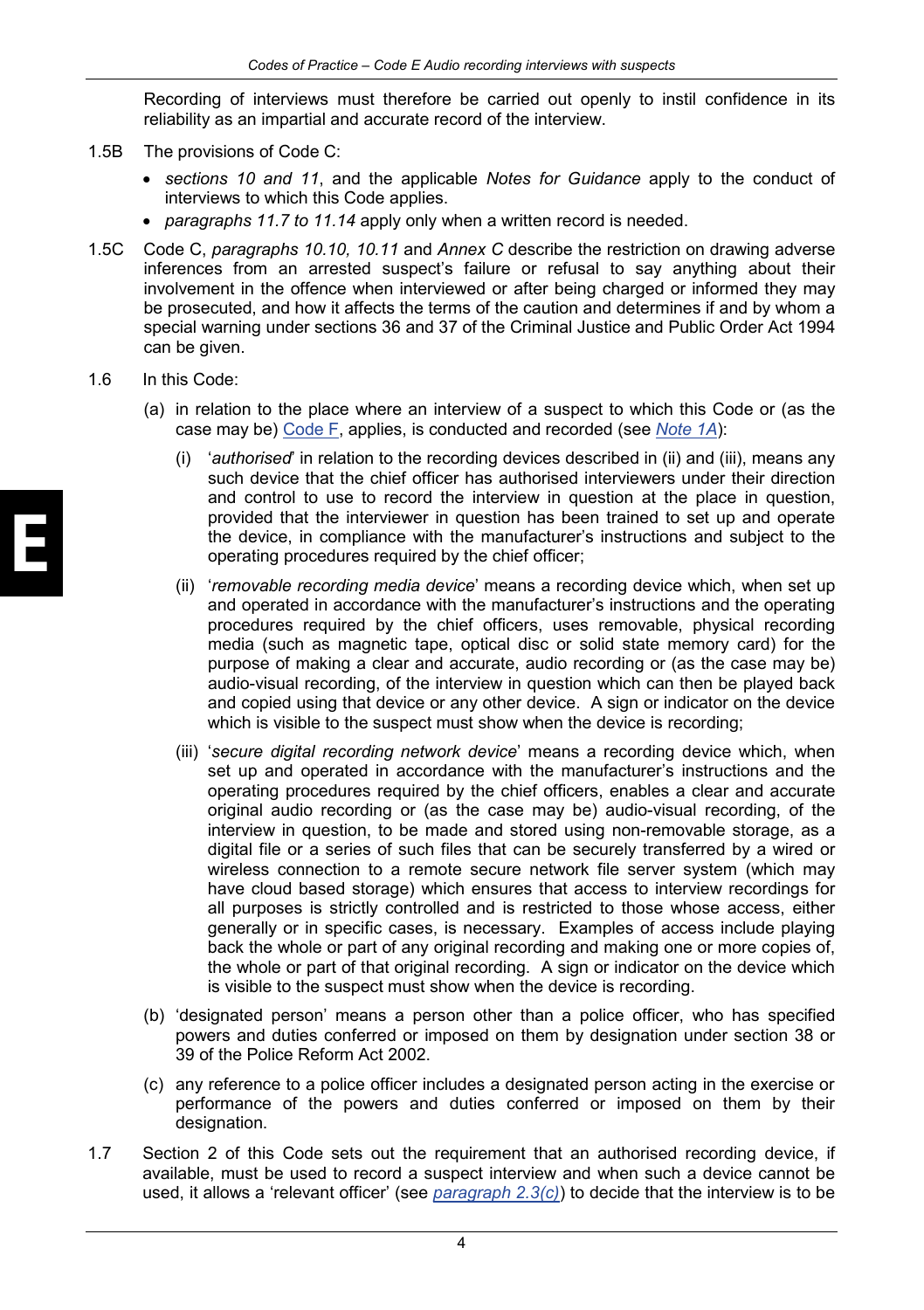<span id="page-7-0"></span> recorded in writing in accordance with Code C. For detained suspects, the 'relevant officer' is the custody officer and for voluntary interviews, the officer is determined according to the station or elsewhere). Provisions in sections 3 and 4 deal with the conduct and recording of *secure digital recording network devices* (see *[paragraph 1.6\(a\)\(ii\)](#page-6-0)*). The [Annex](#page-19-0) applies when a voluntary interview is conducted elsewhere than at a police station about one of the four offence types specified in the Annex. For such interviews, the relevant officer is the interviewer type of offence (indictable or summary only) and where the interview takes place (police interviews according to the type of authorised recording device used. Section 3 applies to *removable recording media devices* (see *[paragraph 1.6\(a\)\(i\)](#page-6-0)*) and section 4 applies to

- 1.8 Nothing in this Code prevents the custody officer, or other officer given custody of the detainee, from allowing police staff who are not designated persons to carry out individual procedures or tasks at the police station if the law allows. However, the officer remains responsible for making sure the procedures and tasks are carried out correctly in accordance with this Code. Any such police staff must be:
	- (a) a person employed by a police force and under the control and direction of the Chief Officer of that force; or
	- (b) employed by a person with whom a police force has a contract for the provision of services relating to persons arrested or otherwise in custody.
- 1.9 Designated persons and other police staff must have regard to any relevant provisions of the Codes of Practice.
- 1.10 References to pocket book shall include any official report book or electronic recording device issued to police officers or police staff that enables a record required to be made by any provision of this Code (but which is not an audio record to which *[paragraph 2.1](#page-8-0)* applies) to be made and dealt with in accordance with that provision. References in this Code to written records, forms and signatures include electronic records and forms and electronic confirmation that identifies the person making the record or completing the form.

Chief officers must be satisfied as to the integrity and security of the devices, records and forms to which this paragraph applies and that use of those devices, records and forms satisfies relevant data protection legislation.

- as in *paragraph 1.9* of Code C. 1.11 References to a custody officer include those performing the functions of a custody officer
- 1.12 *Not used*.
- be recorded or disclosed if the interviewer reasonably believes recording or disclosing their name might put them in danger. In these cases, the officers and staff should use warrant or reasons for them shall be recorded in the custody record or the interviewer's pocket book. 1.13 Nothing in this Code requires the identity of officers or police staff conducting interviews to other identification numbers and the name of their police station. Such instances and the (See *Note 1C.*)

### *Notes for Guidance*

- *1A An interviewer who is not sure, or has any doubt, about whether a place or location elsewhere than a police station is suitable for carrying out an interview of a juvenile or of sergeant or above for advice. See Code C paragraphs 3.21, 3.22 and Note 3I vulnerable person, using a particular recording device, should consult an officer of the rank*
- *1B In paragraph 1.0, under the Equality Act 2010, section 149, the 'relevant protected characteristics' are: age, disability, gender reassignment, pregnancy and maternity, race, religion/belief, and sex and sexual orientation. For further detailed guidance and advice on the Equality Act, see: <https://www.gov.uk/guidance/equality-act-2010-guidance>.*
- *1C The purpose of paragraph 1.13 is to protect those involved in serious organised crime investigations or arrests of particularly violent suspects when there is reliable information*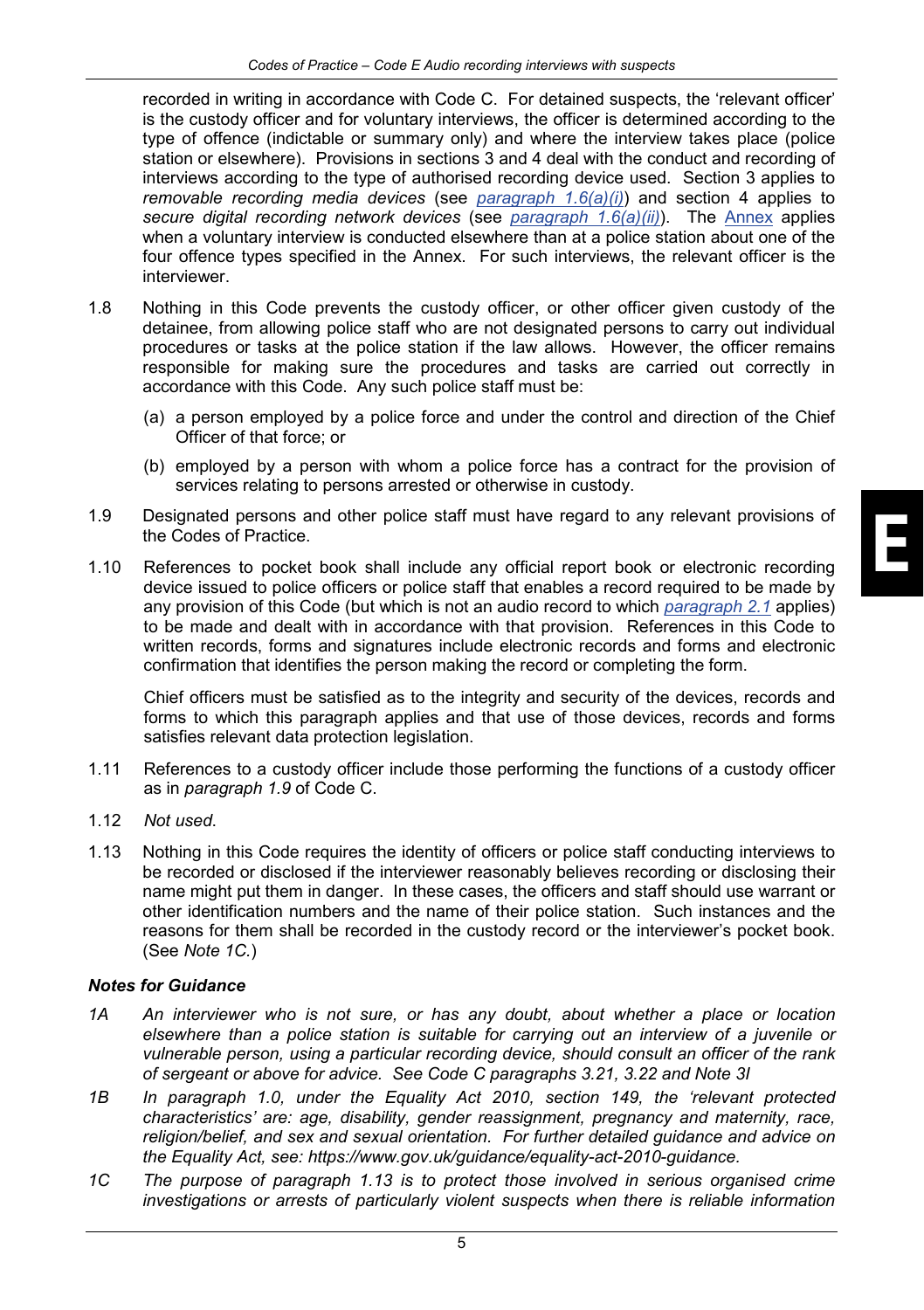*that those arrested or their associates may threaten or cause harm to those involved. In cases of doubt, an officer of the rank of inspector or above should be consulted.* 

- <span id="page-8-0"></span>*1D Attention is drawn to the provisions set out in Code C about the matters to be considered when deciding whether a detained person is fit to be interviewed.*
- **2 Interviews and other matters to be audio recorded under this Code**

#### *(A) Requirement to use authorised audio-recording device when available.*

- 2.1 Subject to *paragraph 2.3*, if an authorised recording device (see *[paragraph 1.6\(a\)](#page-6-0)*) in working order *and* an interview room or other location (see *[Note 1A](#page-7-0)*) suitable for that device to be used, are available, then that device shall be used to record the following matters:
	- (a) any interview with a person cautioned in accordance with Code C, *section 10* in respect of any *summary* offence or any *indictable* offence, which includes any offence triable either way, when:
		- involvement in that offence and they have not been charged or informed they may be prosecuted for that offence; and (i) that person (the suspect) is questioned about their involvement or suspected
		- have been charged with, or told they may be prosecuted for, that offence (see (ii) exceptionally, further questions are put to a person about any offence *after* they Code C, *paragraph 16.5 and [Note 2C](#page-11-0)*).
	- any offence, is told about any written statement or interview with another person and (b) when a person who has been charged with, or informed they may be prosecuted for, they are handed a true copy of the written statement or the content of the interview record is brought to their attention in accordance with Code C, *paragraph 16.4 and [Note 2D](#page-11-0)*.

See *[Note 2A](#page-10-0)* 

- 2.2 The whole of each of the matters described in *paragraph 2.1* shall be audio-recorded, including the taking and reading back of any statement as applicable.
- 2.3 A written record of the matters described in *paragraph 2.1(a)* and *(b)* shall be made in accordance with Code C, *section 11*, only if,
	- (a) an authorised recording device (see *[paragraph 1.6\(a\)](#page-6-0)*) in working order is *not available;*  or
	- (b) such a device is available but a location suitable for using that device to make the audio recording of the matter in question is not available; and
	- the proposed interview or (as the case may be) continuation of the interview or other action, should not be delayed until an authorised recording device in working order *and*  (c) the 'relevant officer' described in *paragraph 2.4* considers on reasonable grounds, that a suitable interview room or other location become available (see *[Note 2E](#page-11-0)*) and decides that a written record shall be made;
	- behalf, objects to the interview being audibly recorded and the 'relevant officer' (d) if in accordance with *[paragraph 3.9](#page-12-0),* the suspect or the appropriate adult on their described in *paragraph 2.4*, after having regard to the nature and circumstances of the objections (see *[Note 2F](#page-11-0)*), decides that a written record shall be made;
	- and in accordance with Code C *paragraphs 12.5* and *12.11*, the custody officer directs that interview be conducted in a cell and considers that an authorised recording device (e) in the case of a detainee who refuses to go into or remain in a suitable interview room cannot be safely used in the cell.
	- Note: When the suspect appears to have a hearing impediment, this paragraph does not affect the separate requirement in *[paragraphs 3.7](#page-12-0)* and *[4.4](#page-17-0)* for the interviewer to make a written note of the interview at the same time as the audio recording.<br> $6$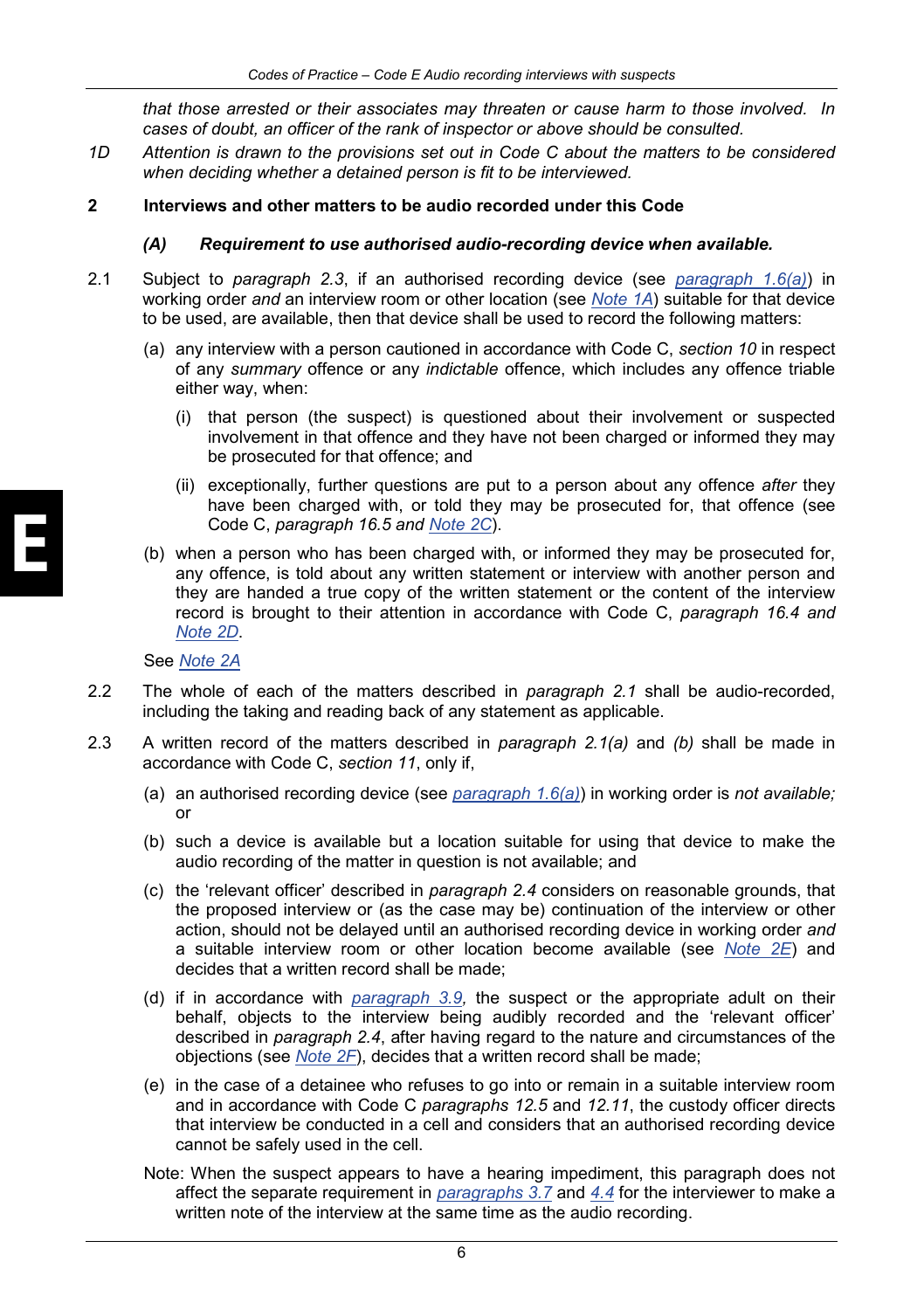#### *(B) Meaning of 'relevant officer'*

- <span id="page-9-0"></span>2.4 In *paragraph 2.3(c)*:
	- with *Code C paragraph 11.1* is necessary to avert one or more of the risks mentioned in *sub-paragraphs (a)* to *(c)* of that paragraph, the 'relevant officer' means the (a) if the person to be interviewed is arrested elsewhere than at a police station for an offence and before they arrive at a police station, an urgent interview in accordance *interviewer*, who may or may not be the arresting officer, who must have regard to the time, place and urgency of the proposed interview.
	- (b) if the person in question has been taken to a police station after being arrested attending voluntarily and is detained at that police station or elsewhere in the charge of *person's detention* was last authorised. The custody officer must have regard to the elsewhere for an offence or is arrested for an offence whilst at a police station after a constable, the 'relevant officer' means the *custody officer at the station where the*  nature of the investigation and in accordance with *Code C paragraph 1.1*, ensure that the detainee is dealt with expeditiously, and released as soon as the need for their detention no longer applies.
	- (c) In the case of a voluntary interview (see *Code C paragraph 3.21* to *3.22*) which takes place:
		- (i) at a police station and the offence in question is an indictable offence, the 'relevant officer' means *an officer of the rank of sergeant or above*, in consultation with the investigating officer;
		- officer' means *the interviewer* in consultation with the investigating officer if (ii) at a police station and the offence in question is a summary offence, the 'relevant different,
		- (iii) elsewhere than at a police station and the offence is one of the four indictable 'relevant officer' means *the interviewer* in consultation with the investigating officer, offence types which satisfy the conditions in Part 1 of the [Annex](#page-19-0) to this Code, the if different.
		- (iv) elsewhere than at a police station and the offence in question is an indictable offence which is not one of the four indictable offence types which satisfy the conditions in Part 1 of the [Annex](#page-19-0) to this Code, the 'relevant officer' means an *officer of the rank of sergeant or above*, in consultation with the investigating officer.
		- (v) elsewhere than at a police station and the offence in question is a summary only offence, the 'relevant officer' means *the interviewer* in consultation with the investigating officer, if different.

See *[Note 2B –Summary table – relevant officer for voluntary interviews](#page-10-0)* 

#### *(C) Duties of the 'relevant officer' and the interviewer*

- $2.5$ 2.5 When, in accordance with *[paragraph 2.3](#page-8-0)*, a written record is made:
	- (a) the relevant officer must:
		- (i) record the reasons for not making an audio recording and the date and time the decision in *[paragraph 2.3\(c\)](#page-8-0)* or (as applicable) *[paragraph 2.3\(d\)](#page-8-0)* was made; and
		- (ii) ensure that the suspect is informed that a written record will be made;
	- (b) the interviewer must ensure that the written record includes:
		- (i) the date and time the decision in *[paragraph 2.3\(c\)](#page-8-0)* or (as applicable) *[paragraph](#page-8-0)  [2.3\(d\)](#page-8-0)* was made, who made it and where the decision is recorded, and
		- (ii) the fact that the suspect was informed.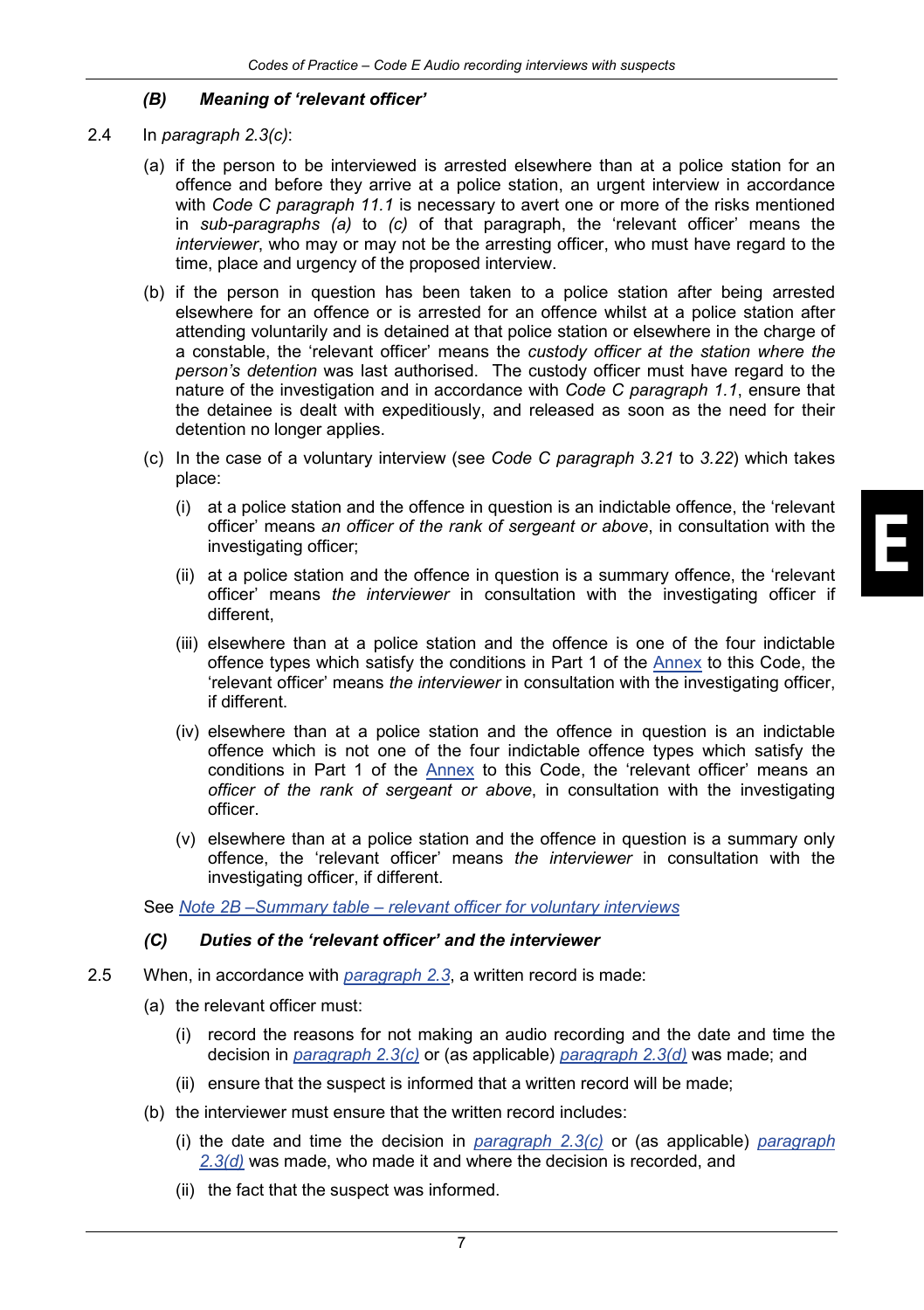<span id="page-10-0"></span>(c) the written record shall be made in accordance with Code C, *section 11*;

See *Note 2B* 

#### *(D) Remote monitoring of interviews*

- 2.6 If the interview room or other location where the interview takes place is equipped with facilities that enable audio recorded interviews to be remotely monitored as they take place, conversations being listened to. With this in mind, the following safeguards should be the interviewer must ensure that suspects, their legal representatives and any appropriate adults are fully aware of what this means and that there is no possibility of privileged applied:
	- (a) The remote monitoring system should only be able to operate when the audio recording device has been turned on.
	- (b) The equipment should incorporate a light, clearly visible to all in the interview room, which is automatically illuminated as soon as remote monitoring is activated.
	- (c) Interview rooms and other locations fitted with remote monitoring equipment must contain a notice, prominently displayed, referring to the capacity for remote monitoring and to the fact that the warning light will illuminate whenever monitoring is taking place.
	- to the suspect and if present, to the solicitor and appropriate adult and that explanation (d) At the beginning of the interview, the interviewer must explain the contents of the notice should itself be audio recorded.
	- (e) The fact that an interview, or part of an interview, was remotely monitored should be recorded in the suspect's custody record or, if the suspect is not in detention, the interviewer's pocket book. That record should include the names of the officers doing the monitoring and the purpose of the monitoring (e.g. for training, to assist with the investigation, etc.)

#### *(E) Use of live link - Interviewer not present at the same station as the detainee*

 present at the police station where the detainee is held. These provisions also set out the duties and responsibilities of the custody officer, the officer having physical custody of the suspect and the interviewer and the modifications that apply to ensure that any such interview is conducted and audio recorded in accordance with this Code or (as the case 2.7 Code C *paragraphs 12.9A* and *12.9B* set out the conditions which, if satisfied allow a suspect in police detention to be interviewed using a live link by a police officer who is not may be) visually recorded in accordance with [Code F](#page-22-0).

#### *Notes for Guidance*

**E**

- *2A Nothing in this Code is intended to preclude audio-recording at police discretion at police stations or elsewhere when persons are charged with, or told they may be prosecuted for, an offence or they respond after being so charged or informed.*
- be prepared to justify that decision. *2B A decision made in accordance with [paragraph 2.3](#page-8-0) not to audio-record an interview for any reason may be the subject of comment in court. The 'relevant officer' responsible should*

|       | <b>Location of voluntary interview</b> | Offence type                                         | <b>Relevant Officer</b>        |
|-------|----------------------------------------|------------------------------------------------------|--------------------------------|
| (i)   | Police station                         | Any indictable offence.                              | Sergeant or above <sup>+</sup> |
| (ii)  | Police station                         | Any summary only offence                             | Interviewer*                   |
| (iii) | Elsewhere than at a police station     | Indictable offence type defined<br>by the Annex.     | Interviewer <sup>+</sup>       |
| (iv)  | Elsewhere than at a police station     | Indictable offence type not<br>defined by the Annex. | Sergeant or above <sup>+</sup> |
| (V)   | Elsewhere than at a police station     | Summary only.<br>.                                   | Interviewer*                   |

*be prepared to justify that decision.*<br>Table: Summary of <u>paragraph 2.4(c)</u> – relevant officer for voluntary interviews:

*<sup>+</sup>= in consultation with the investigating officer.*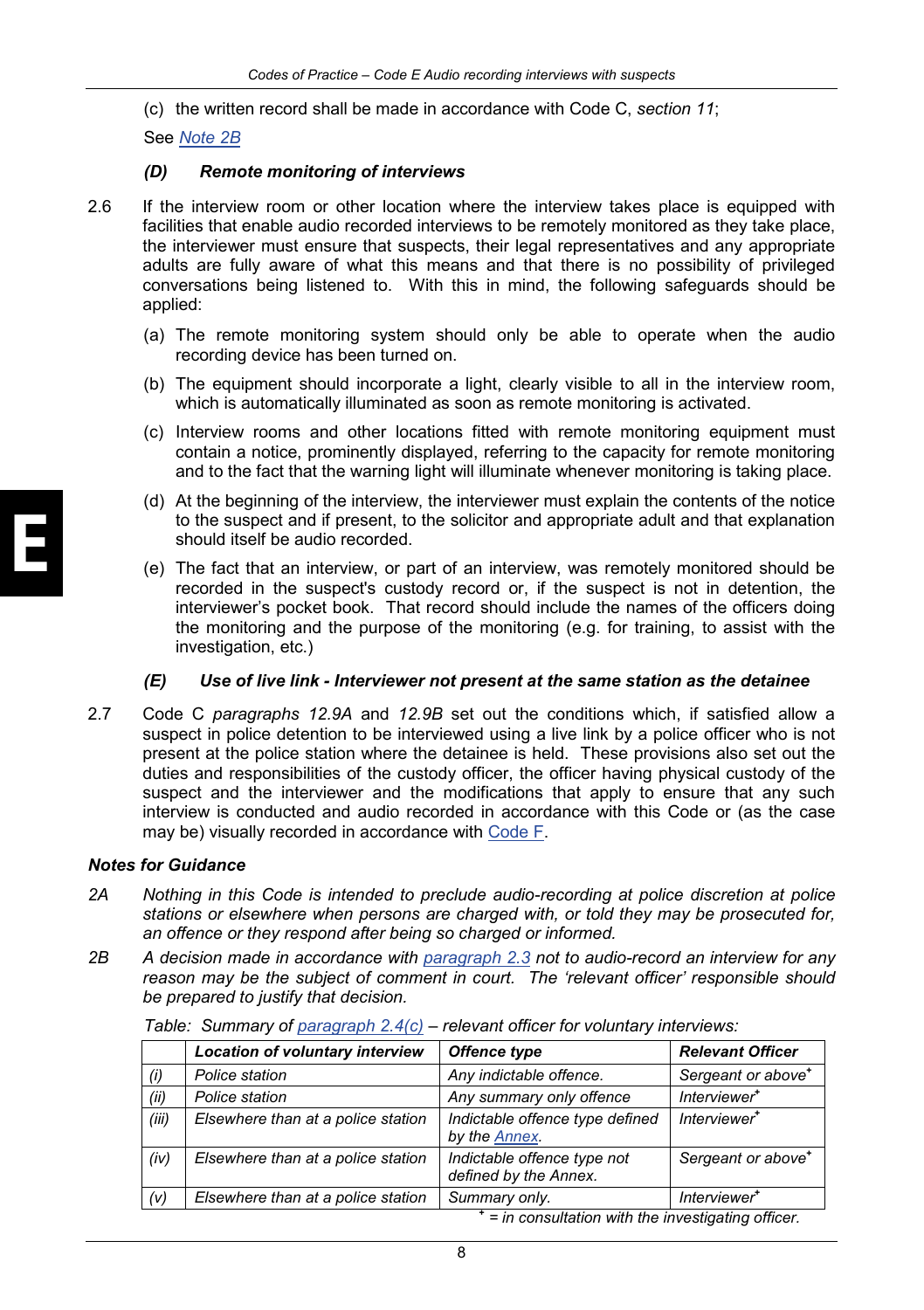- <span id="page-11-0"></span> *2C Code C sets out the circumstances in which a suspect may be questioned about an offence after being charged with it.*
- *charge, to a statement made by another person. One method of bringing the content of an interview with another person to the notice of a suspect may be to play them a recording of that interview. The person may not be questioned about the statement or interview record 2D Code C sets out the procedures to be followed when a person's attention is drawn after unless this is allowed in accordance with paragraph 16.5 of Code C.*
- *2E A voluntary interview should be arranged for a time and place when it can be audio to 3.22B to be implemented. It would normally be reasonable to delay the interview to outcome of the interview or investigation, for example if there are grounds to suspect that recorded and enable the safeguards and requirements set out in Code C paragraphs 3.21 enable audio recording unless the delay to do so would be likely to compromise the the suspect would use the delay to fabricate an innocent explanation, influence witnesses or tamper with other material evidence.*
- *2F Objections for the purpose of [paragraphs 2.3\(d\)](#page-8-0) and [3.9](#page-12-0) are meant to apply to objections their discretion to decide that a written interview record is to be made according to the circumstances surrounding the suspect and the investigation. Objections that appear to be based on the suspect's genuine and honestly held beliefs and to allow officers to exercise frivolous with the intentions of frustrating or delaying the investigation would not be relevant.*

#### **3 Interview recording using** *removable recording media* **device**

## *(A) Recording and sealing master recordings - general*

 recording, the master recording, will be sealed in the suspect's presence. A second recording will be used as a working copy. The master recording is any of the recordings made by a multi-deck/drive machine or the only recording made by a single deck/drive machine. The working copy is one of the other recordings made by a multi-deck/drive 3.1 When using an authorised *removable recording media* device (see *[paragraph 1.6\(a\)\(i\)](#page-6-0)*), one machine or a copy of the master recording made by a single deck/drive machine.

**E**

 establish their confidence that the integrity of the recording is preserved. If a single suspect's presence and without the master recording leaving their sight. The working copy 3.2 The purpose of sealing the master recording before it leaves the suspect's presence is to deck/drive machine is used the working copy of the master recording must be made in the shall be used for making further copies if needed.

#### *(B) Commencement of interviews*

- 3.3 When the suspect is brought into the interview room or arrives at the location where the interview is to take place, the interviewer shall, without delay but in the suspect's sight, unwrap or open the new recording media, load the recording device with new recording media and set it to record.
- 3.4 The interviewer must point out the sign or indicator which shows that the recording equipment is activated and is recording (see *[paragraph 1.6\(a\)\(i\)](#page-6-0)*) and shall then:
	- (a) tell the suspect that the interview is being audibly recorded using an authorised *removable recording media* device and outline the recording process (see *[Note 3A](#page-15-0)*);
	- (b) subject to *[paragraph 1.13](#page-7-0)*, give their name and rank and that of any other interviewer present;
	- (c) ask the suspect and any other party present, e.g. the appropriate adult, a solicitor or interpreter, to identify themselves (see *[Note 3A](#page-15-0)*);
	- (d) state the date, time of commencement and place of the interview;
	- (e) tell the suspect that:
		- they will be given a copy of the recording of the interview in the event that they are charged or informed that they will be prosecuted but if they are not charged or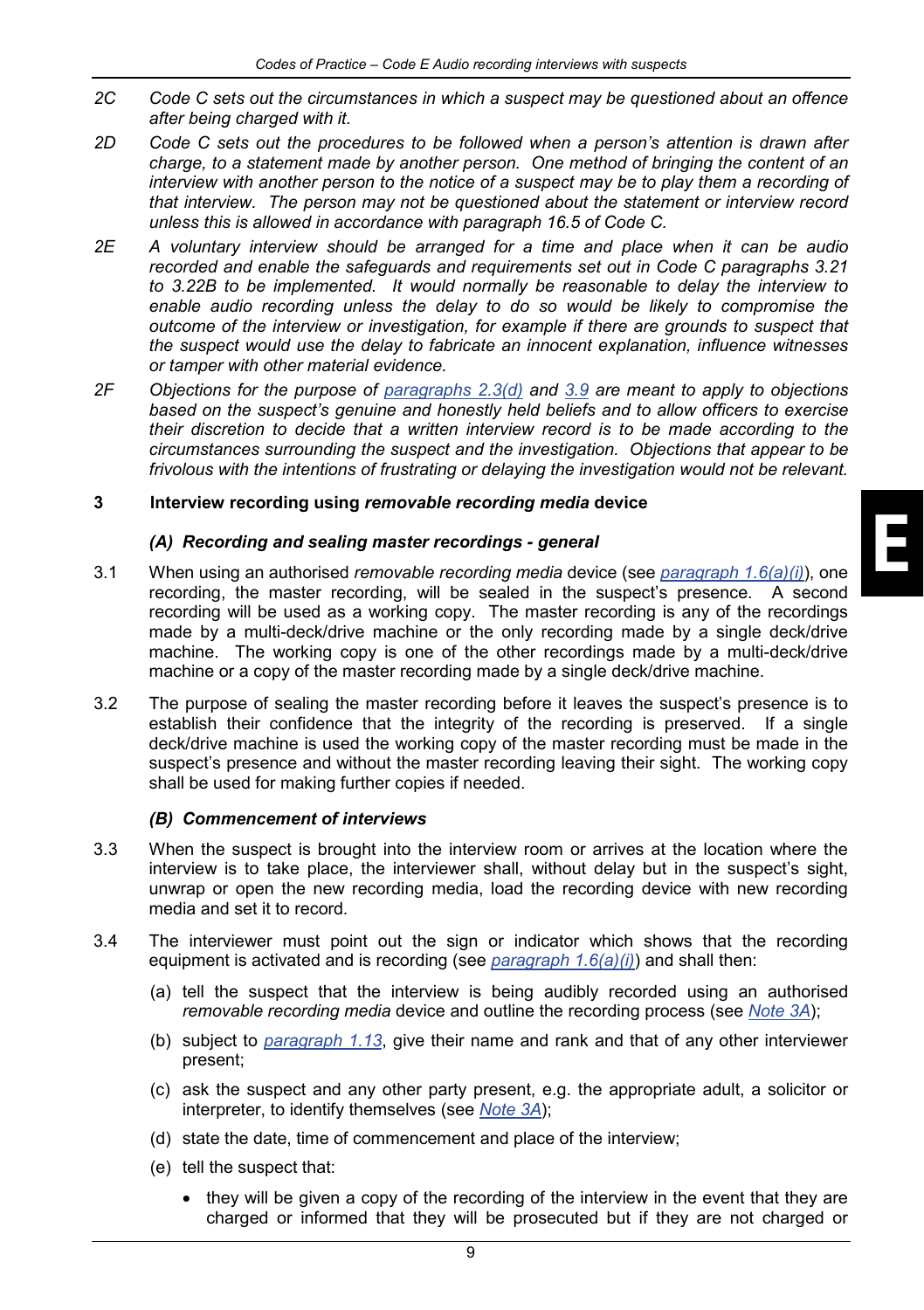<span id="page-12-0"></span>informed that they will be prosecuted they will only be given a copy as agreed with the police or on the order of a court; and

- • they will be given a written notice at the end of the interview setting out their right to a copy of the recording and what will happen to the recording and;
- adult as required by *[paragraph 2.6\(d\)](#page-10-0)* and point out the light that illuminates (f) if equipment for remote monitoring of interviews as described in *[paragraph 2.6](#page-10-0)* is installed, explain the contents of the notice to the suspect, solicitor and appropriate automatically as soon as remote monitoring is activated.
- by the interviewer to identify themselves for the purpose of the audio recording and state 3.5 Any person entering the interview room after the interview has commenced shall be invited the reason why they have entered the interview room.
- 3.6 The interviewer shall:

**E**

- caution the suspect, see Code C *section 10*; and
- if they are detained, remind them of their entitlement to free legal advice, see Code C. *paragraph 11.2*; or
- • if they are not detained under arrest, explain this and their entitlement to free legal advice (see Code C, *paragraph 3.21*) and ask the suspect to confirm that they agree to the voluntary interview proceeding (see *Code C paragraph 3.22A*).
- 3.7 The interviewer shall put to the suspect any significant statement or silence, see Code C, *paragraph 11.4*.

# *(C) Interviews with suspects who appear to have a hearing impediment*

3.8 If the suspect appears to have a hearing impediment, the interviewer shall make a written note of the interview in accordance with Code C, at the same time as audio recording it in accordance with this Code. (See *[Notes 3B](#page-15-0)* and *[3C](#page-15-0)*.)

#### *(D) Objections and complaints by the suspect*

- recorded either at the outset, during the interview or during a break, the interviewer shall record of the interview or its continuation, is to be made and that audio recording should be turned off. Following a decision that a written record is to be made, the interviewer shall in Code C, *section 11*. If, however, following a decision that a written record is not to be made, the interviewer may proceed to question the suspect with the audio recording still on. made, the interviewer may proceed to question the suspect with the audio recording still on.<br>This procedure also applies in cases where the suspect has previously objected to the  interview being visually recorded, see Code F *[paragraph 2.7](#page-26-0)*, and the investigating officer has decided to audibly record the interview. (See *[Notes 2F](#page-11-0)* and *[3D](#page-15-0)*.) 3.9 If the suspect or an appropriate adult on their behalf, objects to the interview being audibly explain that the interview is being audibly recorded and that this Code requires the objections to be recorded on the audio recording. When any objections have been audibly recorded or the suspect or appropriate adult have refused to have their objections recorded, the relevant officer shall decide in accordance with *[paragraph 2.3\(d\)](#page-8-0)* (which requires the officer to have regard to the nature and circumstances of the objections) whether a written say they are turning off the recorder and shall then make a written record of the interview as
- questioned concerning the provisions of this or any other Codes, or it comes to the interviewer's notice that the person may have been treated improperly, the interviewer shall act as in Code C, *paragraph 12.9*. (See *[Notes 3E](#page-15-0)* and *3F*.) 3.10 If in the course of an interview a complaint is made by or on behalf of the person being
- 3.11 If the suspect indicates they want to tell the interviewer about matters not directly connected with the offence of which they are suspected and they are unwilling for these matters to be audio recorded, the suspect should be given the opportunity to tell the interviewer about these matters after the conclusion of the formal interview.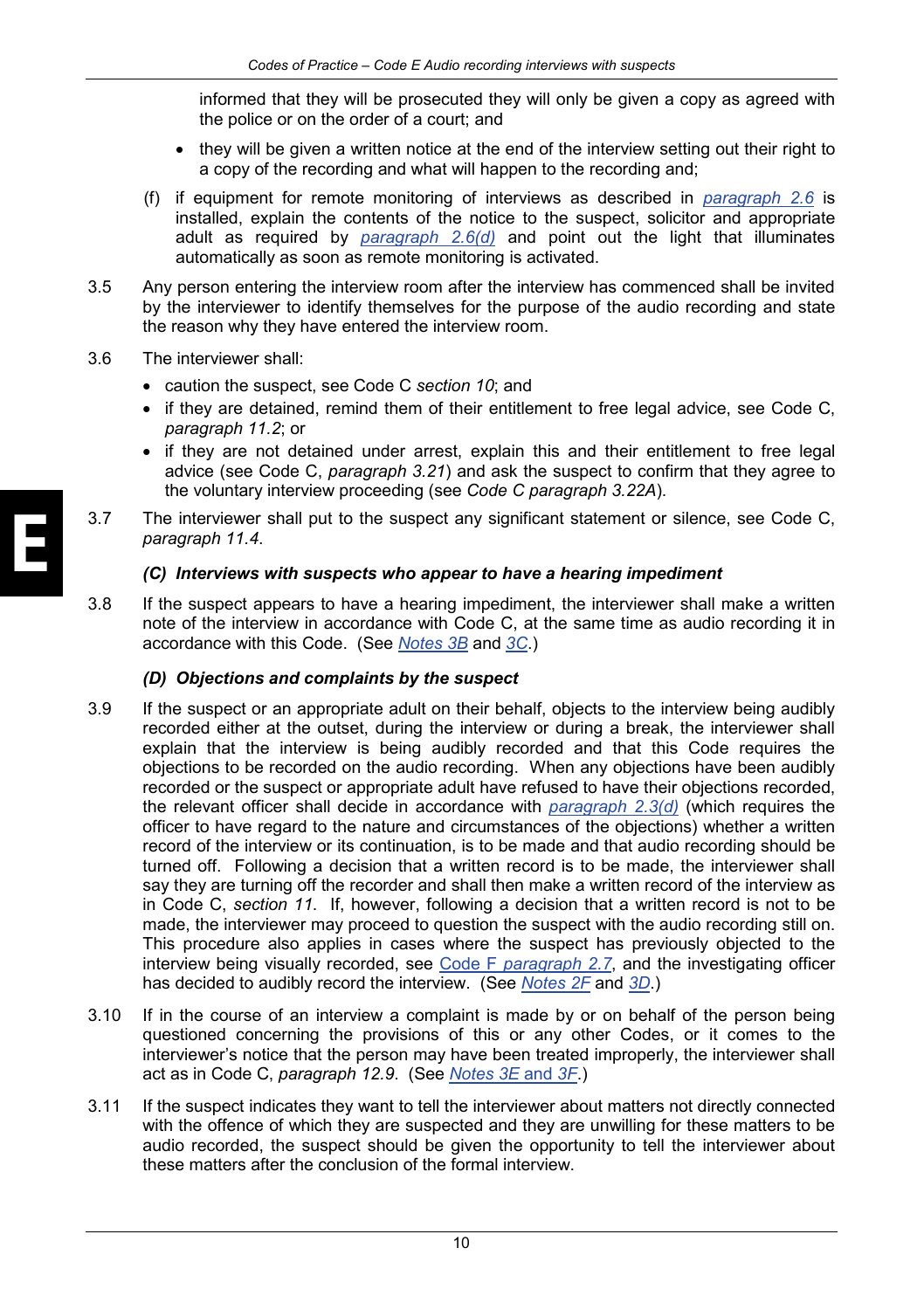### *(E) Changing recording media*

<span id="page-13-0"></span> 3.12 When the recorder shows the recording media only has a short time left to run, the interviewer shall so inform the person being interviewed and round off that part of the interview. If the interviewer leaves the room for a second set of recording media, the identification number immediately after it is removed from the recorder. suspect shall not be left unattended. The interviewer will remove the recording media from the recorder and insert the new recording media which shall be unwrapped or opened in the suspect's presence. The recorder should be set to record on the new media. To avoid confusion between the recording media, the interviewer shall mark the media with an

### *(F) Taking a break during interview*

- 3.13 When a break is taken, the fact that a break is to be taken, the reason for it and the time shall be recorded on the audio recording.
- 3.14 When the break is taken and the interview room vacated by the suspect, the recording media shall be removed from the recorder and the procedures for the conclusion of an interview followed, see *paragraph 3.19*.
- recording media. The time the interview recommences shall be recorded on the audio 3.15 When a break is a short one and both the suspect and an interviewer remain in the interview room, the recording may be stopped. There is no need to remove the recording media and when the interview recommences the recording should continue on the same recording.
- 3.16 After any break in the interview the interviewer must, before resuming the interview, remind the person being questioned of their right to legal advice if they have not exercised it and that they remain under caution or, if there is any doubt, give the caution in full again. (See *[Note 3G](#page-15-0)*.)

#### *(G) Failure of recording equipment*

 record the time the interview recommences. However, if it is not possible to continue *4.1,* [if the necessary equipment is available. If it is not available, the interview may](#page-16-0)  'relevant officer'. (See *[Note 3H](#page-15-0)*.) 3.17 If there is an equipment failure which can be rectified quickly, e.g. by inserting new recording media, the interviewer shall follow the appropriate procedures as in *paragraph 3.12*. When the recording is resumed the interviewer shall explain what happened and recording using the same recording device or by using a replacement device, the interview should be audio-recorded using a secure digital recording network device as in *paragraph*  continue and be recorded in writing in accordance with *[paragraph 2.3](#page-8-0)* as directed by the

# *(H) Removing recording media from the recorder*

 and the procedures in *paragraph 3.12* followed. 3.18 Recording media which is removed from the recorder during the interview shall be retained

#### *(I) Conclusion of interview*

- 3.19 At the conclusion of the interview, the suspect shall be offered the opportunity to clarify anything they have said and asked if there is anything they want to add.
- 3.20 At the conclusion of the interview, including the taking and reading back of any written accordance with force standing orders. The interviewer shall sign the label and ask the suspect and any third party present during the interview to sign it. If the suspect or third the interview room and asked, subject to *[paragraph 1.13](#page-7-0),* to sign it. statement, the time shall be recorded and the recording shall be stopped. The interviewer shall seal the master recording with a master recording label and treat it as an exhibit in party refuse to sign the label an officer of at least the rank of inspector, or if not available the custody officer, or if the suspect has not been arrested, a sergeant, shall be called into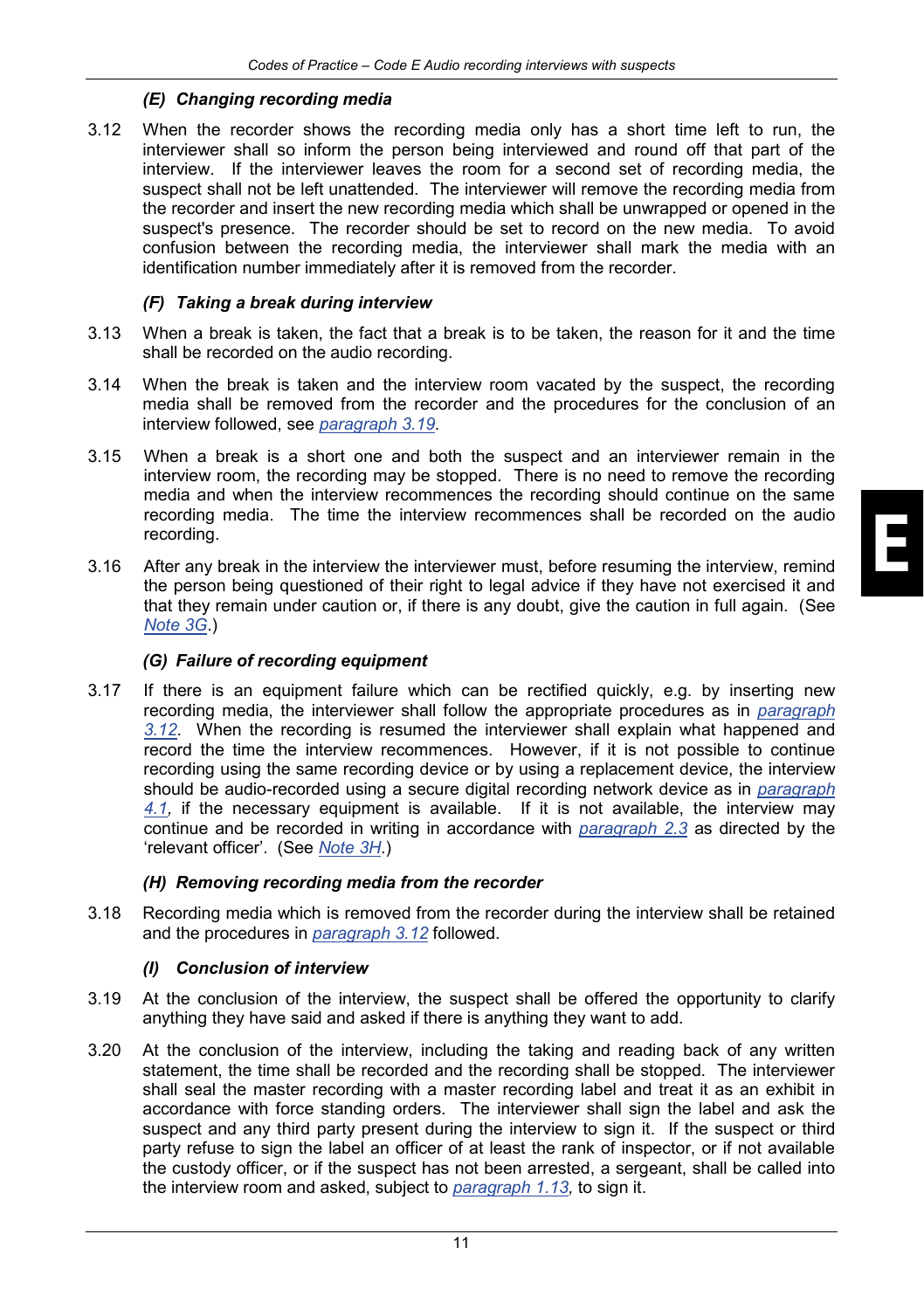- <span id="page-14-0"></span>3.21 The suspect shall be handed a notice which explains:
	- how the audio recording will be used:
	- the arrangements for access to it;
	- • that if they are charged or informed they will be prosecuted, a copy of the audio recording will be supplied as soon as practicable or as otherwise agreed between the suspect and the police or on the order of a court.

#### *(J) After the interview*

- 3.22 The interviewer shall make a note in their pocket book that the interview has taken place and that it was audibly recorded, the time it commenced, its duration and date and identification number of the master recording (see *[Note 3I](#page-16-0)*).
- 3.23 If no proceedings follow in respect of the person whose interview was recorded, the recording media must be kept securely as in *paragraph 3.22* and *[Note 3J](#page-16-0)*.

#### *(K) Master Recording security*

## *(i) General*

**E**

 or as the case may be, where recordings of interviews carried out elsewhere than at a 3.24 The officer in charge of each police station at which interviews with suspects are recorded police station are held, shall make arrangements for master recordings to be kept securely and their movements accounted for on the same basis as material which may be used for evidential purposes, in accordance with force standing orders. (See *[Note 3J](#page-16-0)*.)

#### *(ii) Breaking master recording seal for criminal proceedings*

 for criminal trial or appeal proceedings. If it is necessary to gain access to the master their legal representative is present they shall be invited to re-seal and sign the master 3.25 A police officer has no authority to break the seal on a master recording which is required recording, the police officer shall arrange for its seal to be broken in the presence of a representative of the Crown Prosecution Service. The defendant or their legal adviser should be informed and given a reasonable opportunity to be present. If the defendant or recording. If either refuses or neither is present this should be done by the representative of the Crown Prosecution Service. (See *[Notes 3K](#page-16-0) and [3L](#page-16-0)*.)

#### *(iii) Breaking master recording seal: other cases*

- 3.26 The chief officer of police is responsible for establishing arrangements for breaking the seal which the interview relates, have been concluded and it becomes necessary to break the seal. These arrangements should be those which the chief officer considers are reasonably necessary to demonstrate to the person interviewed and any other party who may wish to that the interview record remains accurate. (See *[Note 3M](#page-16-0)*.) of the master copy where no criminal proceedings result, or the criminal proceedings to use or refer to the interview record that the master copy has not been tampered with and
- 3.27 Subject to *paragraph 3.29*, a representative of each party must be given a reasonable opportunity to be present when the seal is broken and the master recording copied and resealed.
- should be made for an independent person such as a custody visitor, to be present. Alternatively, or as an additional safeguard, arrangements should be made to visually 3.28 If one or more of the parties is not present when the master copy seal is broken because they cannot be contacted or refuse to attend or *paragraph 3.29* applies, arrangements record the procedure.
- 3.29 *Paragraph 3.28* does not require a person to be given an opportunity to be present when;
	- (a) it is necessary to break the master copy seal for the proper and effective further investigation of the original offence or the investigation of some other offence; and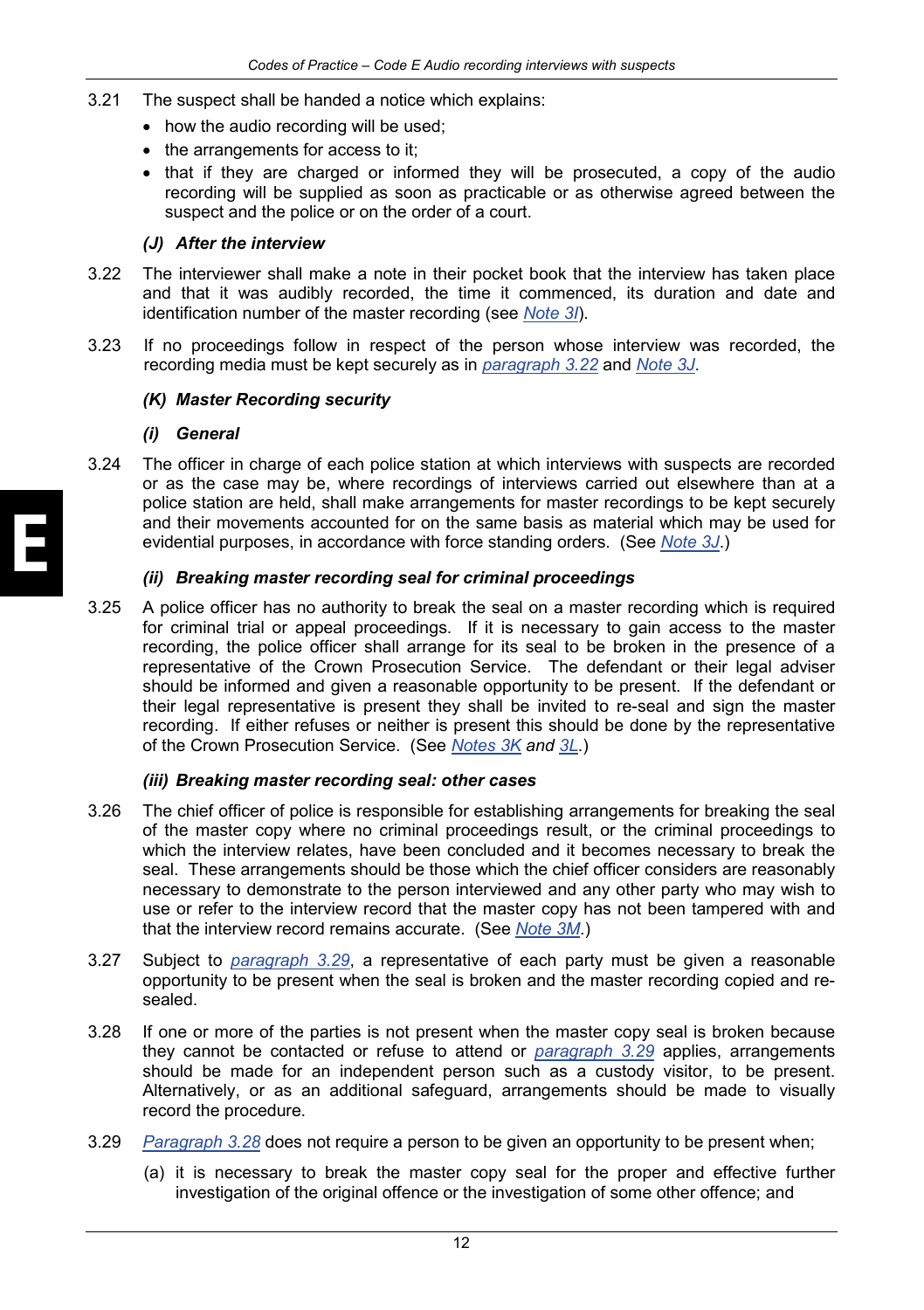<span id="page-15-0"></span> (b) the officer in charge of the investigation has reasonable grounds to suspect that allowing an opportunity might prejudice such an investigation or criminal proceedings which may be brought as a result or endanger any person. (See *[Note 3N](#page-16-0)*.)

#### *(iv) Documentation*

3.30 When the master recording seal is broken, a record must be made of the procedure followed, including the date, time, place and persons present.

## *Notes for guidance*

### *Commencement of interviews ([paragraph 3.3](#page-11-0))*

 *recordings are made. For the purpose of voice identification the interviewer should ask the 3A [When outlining the recording process, the interviewer should refer to paragraph 1.6\(a\)\(ii\)](#page-6-0)  and (iii) and briefly describe how the recording device being used is operated and how suspect and any other people present to identify themselves.* 

 *Interviews with suspects who appear to have a hearing impediment ([paragraph 3.8\)](#page-12-0)* 

- *access to the full interview record as far as this is possible using audio recording. 3B This provision is to give a person who is deaf or has impaired hearing equivalent rights of*
- *3C The provisions of Code C on interpreters for suspects who do not appear to speak or understand English or who appear to have a hearing or speech impediment, continue to apply.*

*Objections and complaints by the suspect ([paragraph 3.9\)](#page-12-0)* 

- *3D The relevant officer should be aware that a decision to continue recording against the wishes of the suspect may be the subject of comment in court.*
- *termination of the interview should be at the interviewer's discretion pending action by an 3E If the custody officer, or in the case of a person who has not been arrested, a sergeant, is called to deal with the complaint, the recorder should, if possible, be left on until the officer has entered the room and spoken to the person being interviewed. Continuation or inspector under Code C, paragraph 9.2.*
- *continue is at the interviewer's discretion. When the interviewer decides to continue the interview, they shall tell the suspect that at the conclusion of the interview, the complaint will be brought to the attention of the custody officer, or in the case of a person who has not been arrested, a sergeant. When the interview is concluded the interviewer must, as soon as practicable, inform the custody officer or, as the case may be, the sergeant, about the 3F If the complaint is about a matter not connected with this Code or Code C, the decision to existence and nature of the complaint made.*
- *3G In considering whether to caution again after a break, the interviewer should bear in mind caution when the interview resumed. The interviewer should also remember that it may be which influenced the suspect's recorded evidence. After a break or at the beginning of a reason for the break and confirming this with the suspect. that they may have to satisfy a court that the person understood that they were still under necessary to show to the court that nothing occurred during a break or between interviews subsequent interview, the interviewer should consider summarising on the record the*

*Failure of recording equipment ([paragraph 3.17](#page-13-0))* 

 *3H Where the interview is being recorded and the media or the recording equipment fails the suspect's presence as a master copy and the interview recommenced using new equipment/media as required. Where the content of the interview has been lost in its interviewer should stop the interview immediately. Where part of the interview is unaffected by the error and is still accessible on the media, that part shall be copied and sealed in the entirety, the media should be sealed in the suspect's presence and the interview begun again. If the recording equipment cannot be fixed and no replacement is immediately available, subject to [paragraph 2.3,](#page-8-0) the interview should be recorded in accordance with Code C, section 11.*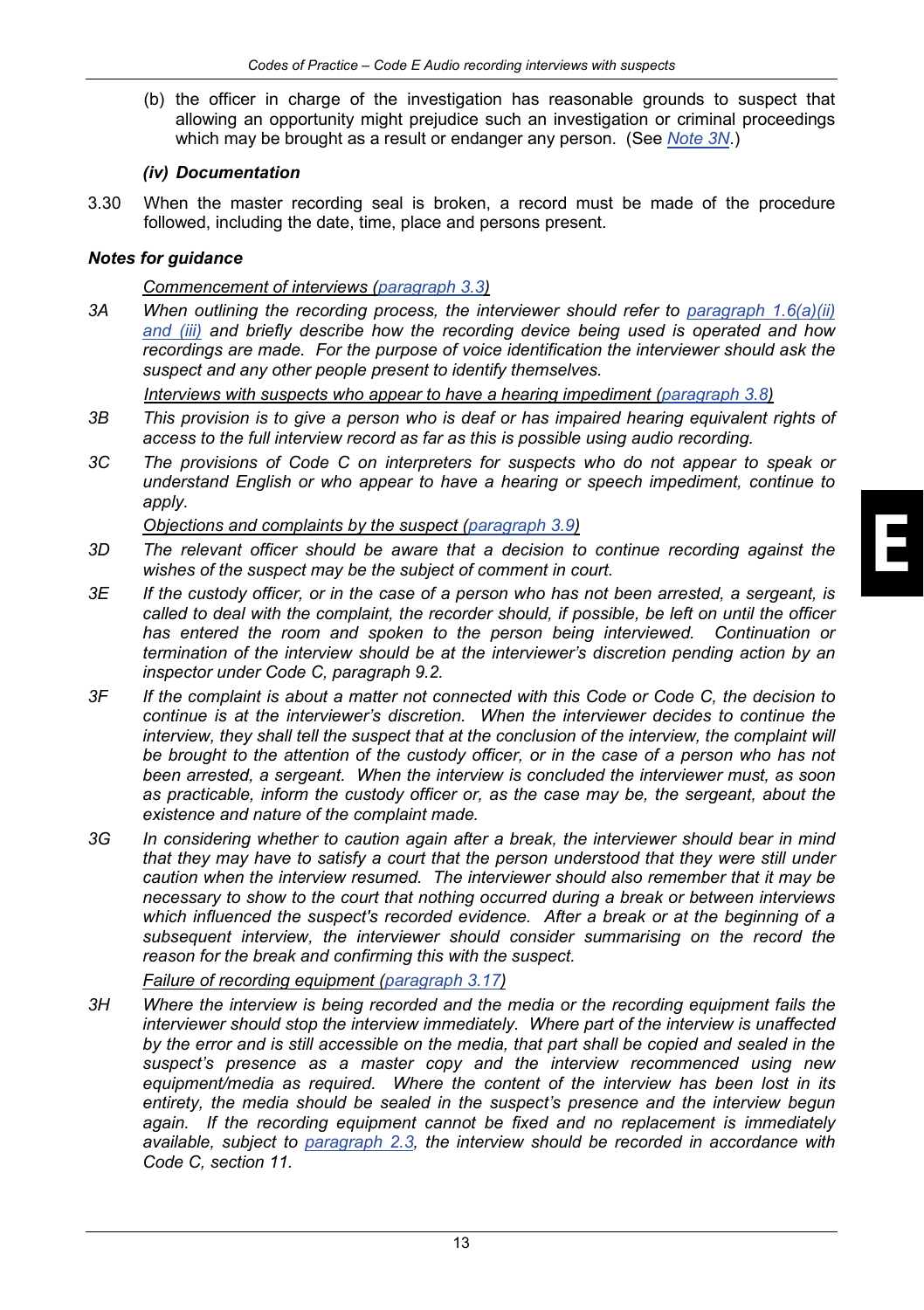<span id="page-16-0"></span>*3I Any written record of an audio recorded interview should be made in accordance with current national guidelines for police officers, police staff and CPS prosecutors concerned with the preparation, processing and submission of prosecution files.* 

 *Master Recording security ([paragraphs 3.24 to 3.30\)](#page-14-0)* 

 *3J This section is concerned with the security of the master recording sealed at the conclusion of the interview. Care must be taken of working copy recordings because their loss or destruction may lead unnecessarily to the need to access master recordings.* 

*Breaking master recording seal for criminal proceedings [\(paragraph 3.25\)](#page-14-0)* 

- *3K If the master recording has been delivered to the crown court for their keeping after committal for trial the crown prosecutor will apply to the chief clerk of the crown court centre for the release of the recording for unsealing by the crown prosecutor.*
- *Code should be taken to include any other body or person with a statutory responsibility for the proceedings for which the police recorded interview is required. 3L Reference to the Crown Prosecution Service or to the crown prosecutor in this part of the*

*Breaking master recording seal: other cases [\(paragraphs 3.26 to 3.29\)](#page-14-0)* 

- *3M The most common reasons for needing access to master copies that are not required for criminal proceedings arise from civil actions and complaints against police and civil actions between individuals arising out of allegations of crime investigated by police.*
- *3N [Paragraph 3.29\(b\)](#page-15-0) could apply, for example, when one or more of the outcomes or likely suspects; (ii) the prosecution of someone previously not suspected, including someone who was originally a witness, and (iii) any original suspect being treated as a prosecution outcomes of the investigation might be; (i) the prosecution of one or more of the original witness and when premature disclosure of any police action, particularly through contact with any parties involved, could lead to a real risk of compromising the investigation and endangering witnesses.*

## **4 Interview recording using secure digital recording network device.**

#### *(A) General*

**E**

 use removable media and this section specifies the provisions which will apply when such a device is used. For ease of reference, it repeats in full some of the provisions of section 3 that apply to both types of recording device. 4.1 An authorised secure digital recording network device (see *[paragraph 1.6\(a\)\(iii\)](#page-6-0)* does not

#### *(B) Commencement of interviews*

- interview is to take place, the interviewer shall without delay and in the sight of the suspect, switch on the recording equipment and in accordance with the manufacturer's instructions 4.2 When the suspect is brought into the interview room or arrives at the location where the start recording.
- 4.3 The interviewer must point out the sign or indicator which shows that the recording equipment is activated and is recording (see *[paragraph 1.6\(a\)\(iii\)](#page-6-0)*) and shall then:
	- (a) tell the suspect that the interview is being audibly recorded using an authorised *secure digital recording network device* and outline the recording process (see *[Note 3A](#page-15-0)*);
	- (b) subject to *[paragraph 1.13](#page-7-0)*, give their name and rank and that of any other interviewer present;
	- (c) ask the suspect and any other party present, e.g. the appropriate adult, a solicitor or interpreter, to identify themselves (see *[Note 3A](#page-15-0)*);
	- (d) state the date, time of commencement and place of the interview; and
	- (e) inform the person that:
		- charged or informed that they will be prosecuted but if they are not charged or • they will be given access to the recording of the interview in the event that they are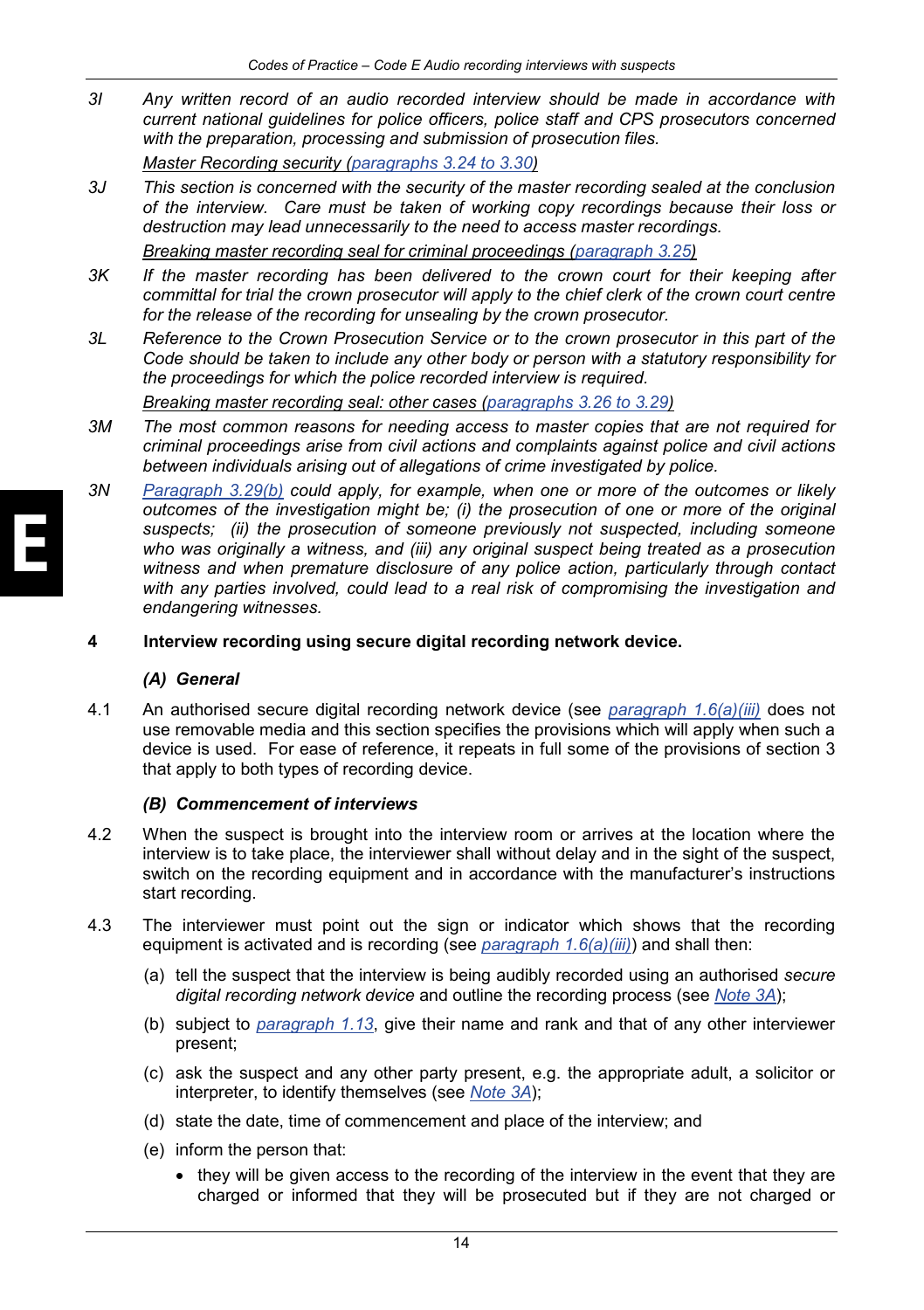<span id="page-17-0"></span>informed that they will be prosecuted they will only be given access as agreed with the police or on the order of a court; and

- • they will be given a written notice at the end of the interview setting out their rights to access the recording and what will happen to the recording.
- (f) If equipment for remote monitoring of interviews as described in *[paragraph 2.6](#page-10-0)* is adult as required by *[paragraph 2.6\(d\)](#page-10-0)* and point out the light that illuminates installed, explain the contents of the notice to the suspect, solicitor and appropriate automatically as soon as remote monitoring is activated.
- 4.4 *[Paragraphs 3.5](#page-12-0)* to *3.7* apply.

# *(C) Interviews with suspects who appear to have a hearing impediment*

4.5 *[Paragraph 3.8](#page-12-0)* applies.

#### *(D) Objections and complaints by the suspect*

 4.6 *[Paragraphs 3.9, 3.10](#page-12-0)* and *[3.11](#page-12-0)* apply.

#### *(E) Taking a break during interview*

- procedures in *paragraphs 4.11* and *4.12* for the conclusion of interview followed. 4.7 When a break is taken, the fact that a break is to be taken, the reason for it and the time shall be recorded on the audio recording. The recording shall be stopped and the
- 4.8 When the interview recommences the procedures in *paragraphs 4.2* to *4.3* for commencing an interview shall be followed to create a new file to record the continuation of the interview. The time the interview recommences shall be recorded on the audio recording.
- 4.9 After any break in the interview the interviewer must, before resuming the interview, remind that they remain under caution or, if there is any doubt, give the caution in full again (see the person being questioned of their right to legal advice if they have not exercised it and *[Note 3G](#page-15-0)*).

#### *(F) Failure of recording equipment*

 secure digital network recording using the same device or a replacement device, the happened and record the time the interview recommences. However, if it is not possible to continue recording on the same device or by using a replacement device, the interview equipment is available. If it is not available, the interview may continue and be recorded in writing in accordance with *[paragraph 2.3](#page-8-0)* as directed by the 'relevant officer'. (See *[Note](#page-15-0)  [3H](#page-15-0)*.) 4.10 If there is an equipment failure which can be rectified quickly, e.g. by commencing a new interviewer shall follow the appropriate procedures as in *paragraphs 4.7 to 4.9 (Taking a break during interview)*. When the recording is resumed, the interviewer shall explain what should be audio-recorded on removable media as in *[paragraph 3.3](#page-11-0)*, if the necessary

#### *(G) Conclusion of interview*

- anything he or she has said and asked if there is anything they want to add. 4.11 At the conclusion of the interview, the suspect shall be offered the opportunity to clarify
- 4.12 At the conclusion of the interview, including the taking and reading back of any written statement:
	- (a) the time shall be orally recorded.
	- (b) the suspect shall be handed a notice (see *[Note 4A](#page-18-0))* which explains:
		- how the audio recording will be used
		- the arrangements for access to it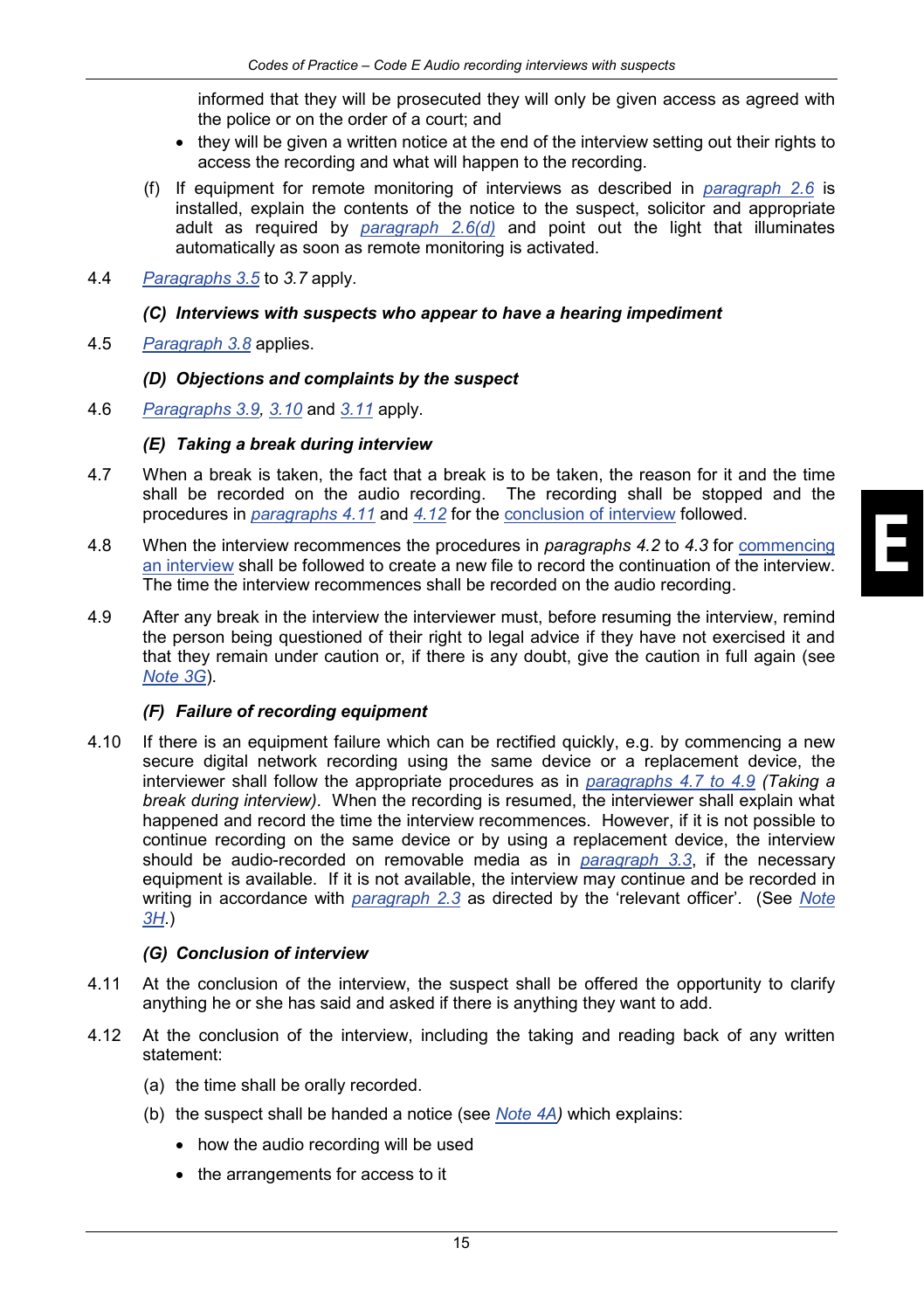- <span id="page-18-0"></span> on removable recording media, but if they are not charged or informed that they will • that if they are charged or informed that they will be prosecuted, they will be given access to the recording of the interview either electronically or by being given a copy prosecuted, they will only be given access as agreed with the police or on the order of a court.
- at *sub-paragraph (b)* above. If the suspect fails to accept or to acknowledge receipt of the notice, the interviewer will state for the recording that a copy of the notice has been provided to the suspect and that he or she has refused to take a copy of the notice or has refused to acknowledge receipt. (c) the suspect must be asked to confirm that he or she has received a copy of the notice
- the interview and notify them accordingly. The interviewer must then explain that the *paragraph 4.15*). If the equipment is available to enable the record to be transferred there and then in the suspect's presence, then it should be so transferred. If it is transferred at a later time, the time and place of the transfer must be recorded. The (d) the time shall be recorded and the interviewer shall ensure that the interview record is saved to the device in the presence of the suspect and any third party present during record will be transferred securely to the remote secure network file server (see suspect should then be informed that the interview is terminated.

# *(H) After the interview*

- 4.13 The interviewer shall make a note in their pocket book that the interview has taken place and that it was audibly recorded, time it commenced, its duration and date and the identification number, filename or other reference for the recording (see *[Note 3I](#page-16-0)*).
- 4.14 If no proceedings follow in respect of the person whose interview was recorded, the recordings must be kept securely as in *paragraphs 4.15* and *4.16*.

# *(I) Security of secure digital network interview records*

- network file server system (see *[paragraph 1.6\(a\)\(iii\)](#page-6-0)*). The recording remains on the local recording will be transferred when the network connection is restored (see *paragraph 4.12(d)*). The interview record files are stored in read only form on non-removable storage 4.15 The recordings are first saved locally on the device before being transferred to the remote device until the transfer is complete. If for any reason the network connection fails, the devices, for example, hard disk drives, to ensure their integrity.
- specific permission to access for specified purposes when this is necessary. For example, police officers and CPS lawyers involved in the preparation of any prosecution case, 4.16 Access to interview recordings, including copying to removable media, must be strictly controlled and monitored to ensure that access is restricted to those who have been given persons interviewed if they have been charged or informed they may be prosecuted and their legal representatives.

# *Note for Guidance*

 *4A The notice at [paragraph 4.12\(b\)](#page-17-0) above should provide a brief explanation of the secure digital network and how access to the recording is strictly limited. The notice should also explain the access rights of the suspect, their legal representative, the police and the prosecutor to the recording of the interview. Space should be provided on the form to insert the date, the identification number, filename or other reference for the interview recording.*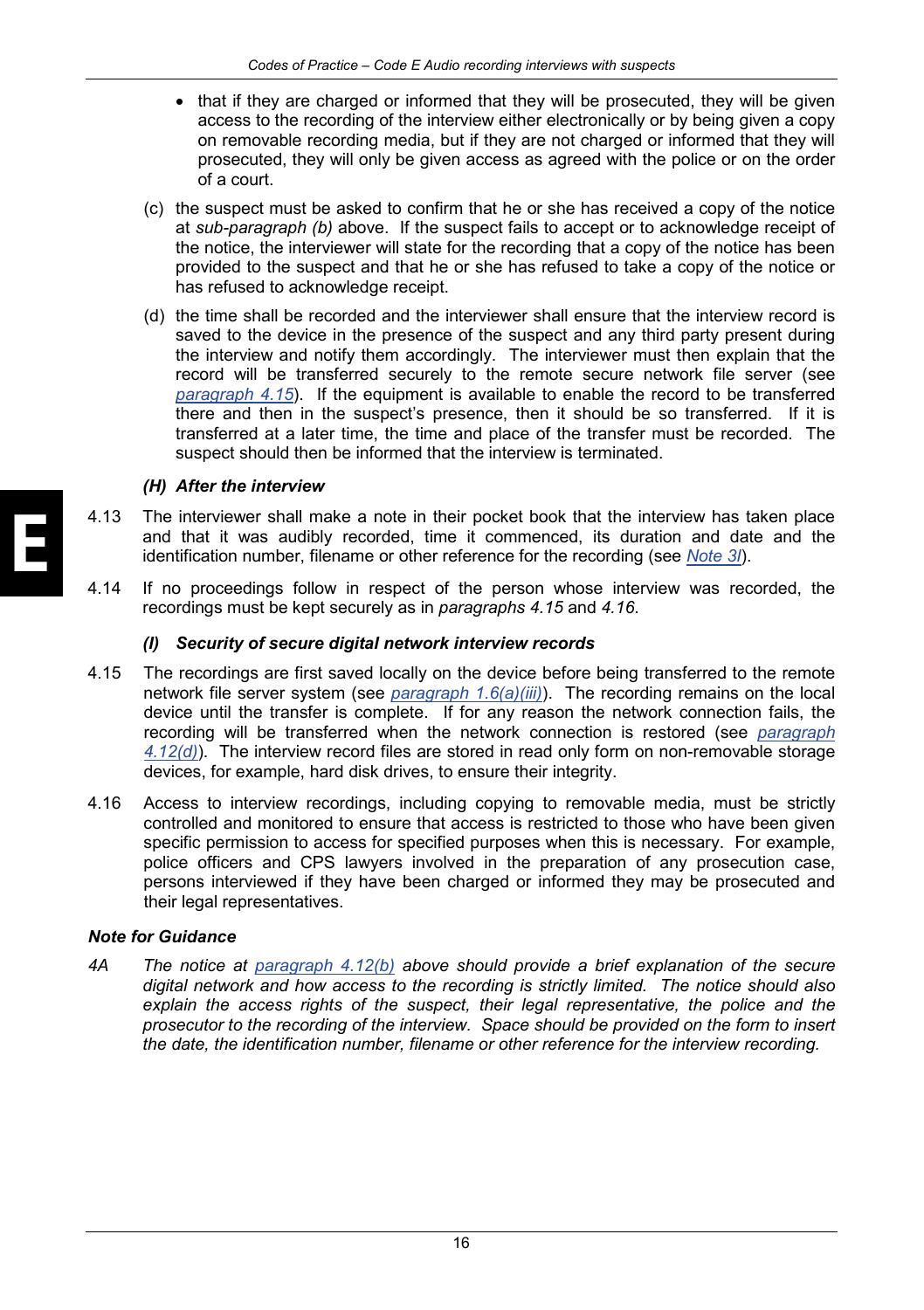#### <span id="page-19-0"></span> **ANNEX: PARAGRAPH [2.4\(c\)\(iii\)](#page-9-0) – FOUR INDICTABLE OFFENCE TYPES FOR WHICH THE INTERVIEW ELSEWHERE THAN AT A POLICE STATION WHEN AN AUTHORISED INTERVIEWER MAY DECIDE TO MAKE A WRITTEN RECORD OF A VOLUNTARY AUDIO RECORDING DEVICE CANNOT BE USED.**

[See *[Notes 2](#page-20-0)* and *[3](#page-21-0)*]

#### *Part 1: Four specified indictable offence types – two conditions*

- 1. The **first** condition is that the *indictable* offence in respect of which the person has been cautioned is *one* of the following:
	- (a) Possession of a controlled drug contrary to section 5(2) of the Misuse of Drugs Act 1971 if the drug is cannabis as defined by that Act and in a form commonly known as herbal cannabis or cannabis resin (see *[Note 5](#page-21-0)*);
	- 1971 if the drug is khat as defined by that Act (see *[Note 5](#page-21-0)*); (b) Possession of a controlled drug contrary to section 5(2) of the Misuse of Drugs Act
	- (c) Retail theft (shoplifting) contrary to section 1 of the Theft Act 1968 (see *[Note 6](#page-21-0))*; and
	- (d) Criminal damage to property contrary to section 1(1) of the Criminal Damage Act 1971 (see *[Note 6\)](#page-21-0),*

and in this paragraph, the reference to each of the above offences applies to an attempt to commit that offence as defined by section 1 of the Criminal Attempts Act 1981.

**E**

- 2. The **second** condition is that:
	- *1(a)* (Possession of herbal cannabis or cannabis resin) or *paragraph 1(b)* (Possession of khat), the requirements of *paragraphs 3* and *4* are satisfied; or (a) where the person has been cautioned in respect of an offence described in *paragraph*
	- *1(c)* (Retail theft), the requirements of *paragraphs 3* and *5* are satisfied; or (b) where the person has been cautioned in respect of an offence described in *paragraph*
	- *1(d)* (criminal damage), the requirements of *paragraphs 3* and *6* are satisfied. (c) where the person has been cautioned in respect of an offence described in *paragraph*
- 3. The requirements of this paragraph that apply to all four offences described in *paragraph 1*  are that:
	- (i) with regard to the person suspected of committing the offence:
		- they appear to be aged 18 or over;
		- • there is no reason to suspect that they are a vulnerable person for whom an appropriate adult is required (see *[paragraph 1.5](#page-5-0)* of this Code);
		- • they do *not* appear to be unable to understand what is happening because of the effects of drink, drugs or illness, ailment or condition;
		- they do *not* require an interpreter in accordance with *Code C section 13*; and
		- in accordance with Code G (Arrest), their arrest is *not* necessary in order to investigate the offence;
	- (ii) it appears that the commission of the offence:
		- has *not* resulted in any injury to any person;
		- has *not* involved any realistic threat or risk of injury to any person; and
		- • has *not* caused any *substantial* financial or material loss to the private property of any individual; and
	- (iii) the person is not being interviewed about any other offence.

See *[Notes 3](#page-21-0)* and *[8](#page-21-0)*.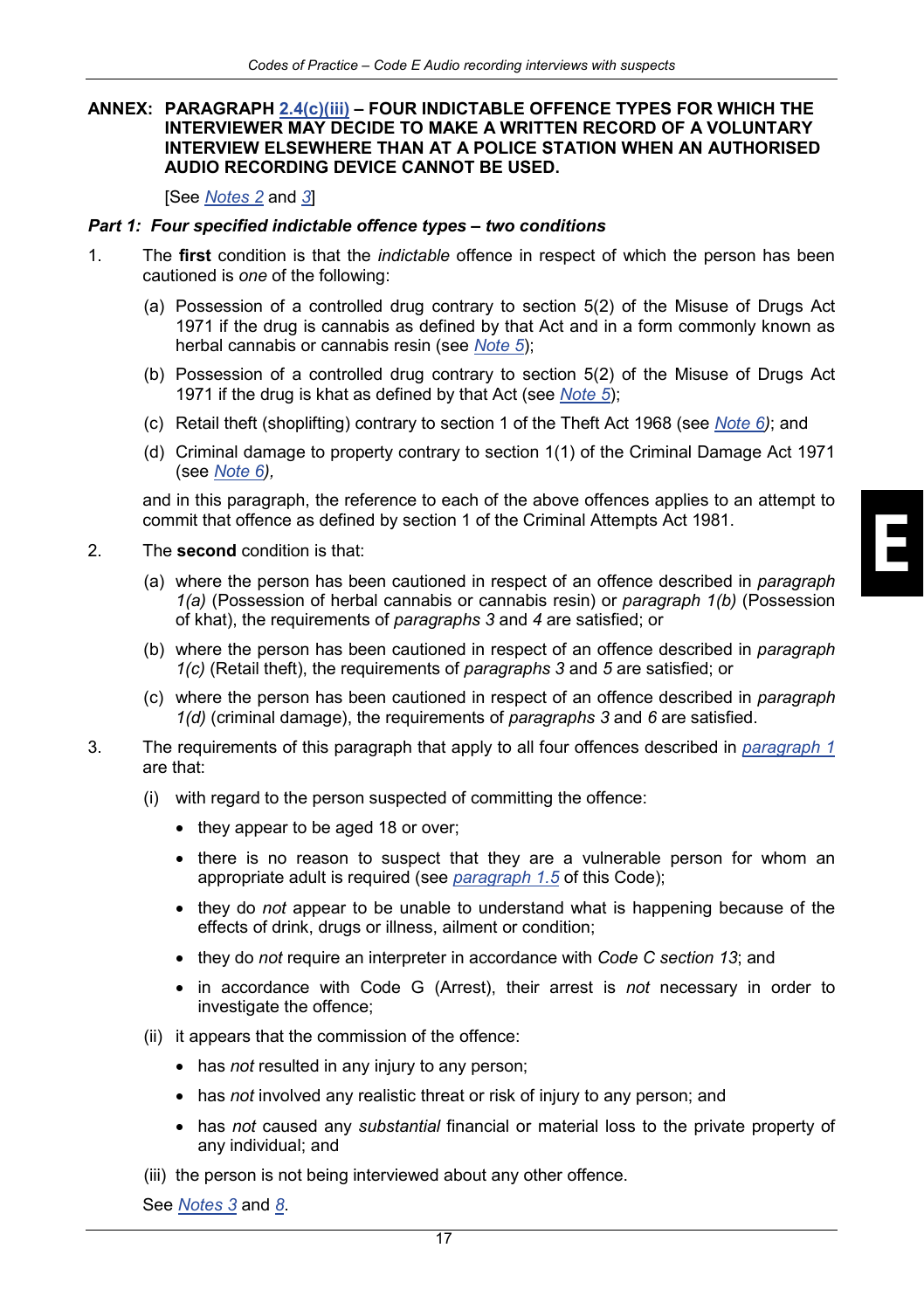- <span id="page-20-0"></span> (possession of herbal cannabis or cannabis resin) and *[paragraph 1\(b\)](#page-19-0)* (possession of khat) are that a police officer who is experienced in the recognition of the physical appearance, texture and smell of herbal cannabis, cannabis resin or (as the case may be) khat, is able to say that the substance which has been found in the suspect's possession by that officer or, 4. The requirements of this paragraph that apply to the offences described in *[paragraph 1\(a\)](#page-19-0)*  as the case may be, by any other officer not so experienced and trained:
	- (i) is a controlled drug being either herbal cannabis, cannabis resin or khat; and
	- (ii) the quantity of the substance found is consistent with personal use by the suspect and does not provide any grounds to suspect an intention to supply others.

See *[Note 5](#page-21-0).* 

- 5. The requirements of this paragraph that apply to the offence described in *[paragraph 1\(c\)](#page-19-0)*  (retail theft), are that it appears to the officer:
	- (i) that the value of the property stolen does not exceed  $£100$  inclusive of VAT:
	- (ii) that the stolen property has been recovered and remains fit for sale unless the items stolen comprised drink or food and have been consumed; and
	- (iii) that the person suspected of stealing the property is not employed (whether paid or not) by the person, company or organisation to which the property belongs.

See *[Note 3](#page-21-0)*.

**E**

- 6. The requirements of this paragraph that apply to the offence described in *[paragraph 1\(d\)](#page-19-0)*  (Criminal damage), are that it appears to the officer:
	- (i) that the value of the criminal damage does *not exceed* £300; and
	- (ii) that the person suspected of damaging the property is not employed (whether paid or not) by the person, company or organisation to which the property belongs.

See *[Note 3](#page-21-0).* 

#### *Part 2: Other provisions applicable to all interviews to which this Annex applies*

- 7. *Paragraphs 3.21* to *3.22B* of Code C set out the responsibilities of the interviewing officer recording of voluntary interviews to which this Annex applies. See *[Note 7](#page-21-0)*. for ensuring compliance with the provisions of Code C that apply to the conduct and
- $\mathsf{R}$  being interviewed must be so informed and a break in the interview must be taken. The interview shall be audio recorded in accordance with **section 2** of this Code. For the purpose of the continuation, the provisions of *[paragraphs 3.3](#page-11-0)* and *[4.2](#page-16-0)* (Commencement of interviews) shall apply. See *[Note 8.](#page-21-0)*  If it appears to the interviewing officer that before the conclusion of an interview, any of the requirements in *paragraphs 3 to 6* of *Part 1* that apply to the offence in question described in *paragraph 1* of Part 1 have ceased to apply; this Annex shall cease to apply. The person reason must be recorded in the written interview record and the continuation of the

## *Notes for Guidance*

- *1 Not used.*
- *level offences quickly and non-bureaucratically in a proportionate manner. Guidance for 2 The purpose of allowing the interviewer to decide that a written record is to be made is to support the policy which gives police in England and Wales options for dealing with lowpolice about these options is available at:*

*[https://www.app.college.police.uk/app-content/prosecution-and-case-management/justice](https://www.app.college.police.uk/app-content/prosecution-and-case-management/justice-outcomes/)outcomes/.*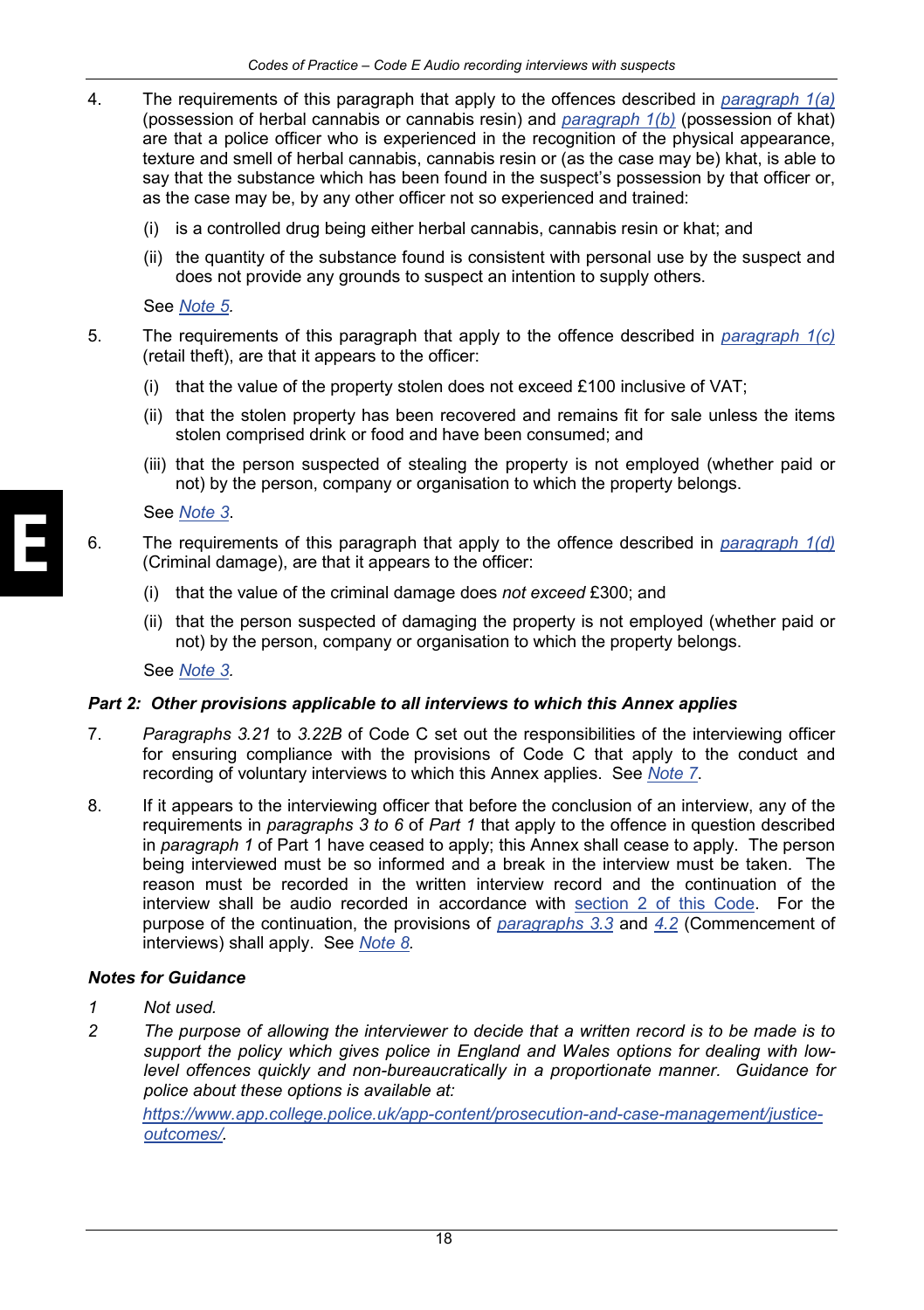- <span id="page-21-0"></span> *the officer's investigation at that time and any other matters that are relevant to the officer's consideration as to how to deal with the matter. 3 A decision in relation to a particular indictable offence that the conditions and requirements in this Annex are satisfied is an operational matter for the interviewing officer according to all the particular circumstances of the case. These circumstances include the outcome of*
- *4 Not used.*
- *5 Under the Misuse of Drugs Act 1971 as at the date this Code comes into force:* 
	- *(a) cannabis includes any part of the cannabis plant but not mature stalks and seeds separated from the plant, cannabis resin and cannabis oil, but [paragraph 1\(a\)](#page-19-0)  applies only to the possession of herbal cannabis and cannabis resin; and*
	- *(b) khat includes the leaves, stems and shoots of the plant.*
- *6 The power to issue a Penalty Notice for Disorder (PND) for an offence contrary to section 1*  Criminal Damage Act 1971 applies when the value of the damage does not exceed £300. *of the Theft Act 1968 applies when the value of the goods stolen does not exceed £100 inclusive of VAT. The power to issue a PND for an offence contrary to section 1(1) of the*
- *Criminal Damage Act 1971 applies when the value of the damage does not exceed £300. 7 The provisions of Code C that apply to the conduct and recording of voluntary interviews to which this Annex applies are described in paragraphs 3.21 to 3.22B of Code C. They include the suspect's right to free legal advice, the provision of information about the offence before the interview (see Code C paragraph 11.1A) and the right to interpretation and translation (see Code C section 13). These and other rights and entitlements are summarised in the notice that must be given to the suspect.*
- *course of an interview, as a result of what the suspect says or other information which 8 The requirements in [paragraph 3](#page-19-0) of Part 1 will cease to apply if, for example during the comes to the interviewing officer's notice:* 
	- *it appears that the suspect:* 
		- ~ *is aged under 18;*
		- ~ *does require an appropriate adult;*
		- ~ *is unable to appreciate the significance of questions and their answers;*
		- ~ *is unable to understand what is happening because of the effects of drink, drugs or illness, ailment or condition; or*
		- ~ *requires an interpreter; or*
	- *the police officer decides that the suspect's arrest is now necessary (see Code G).*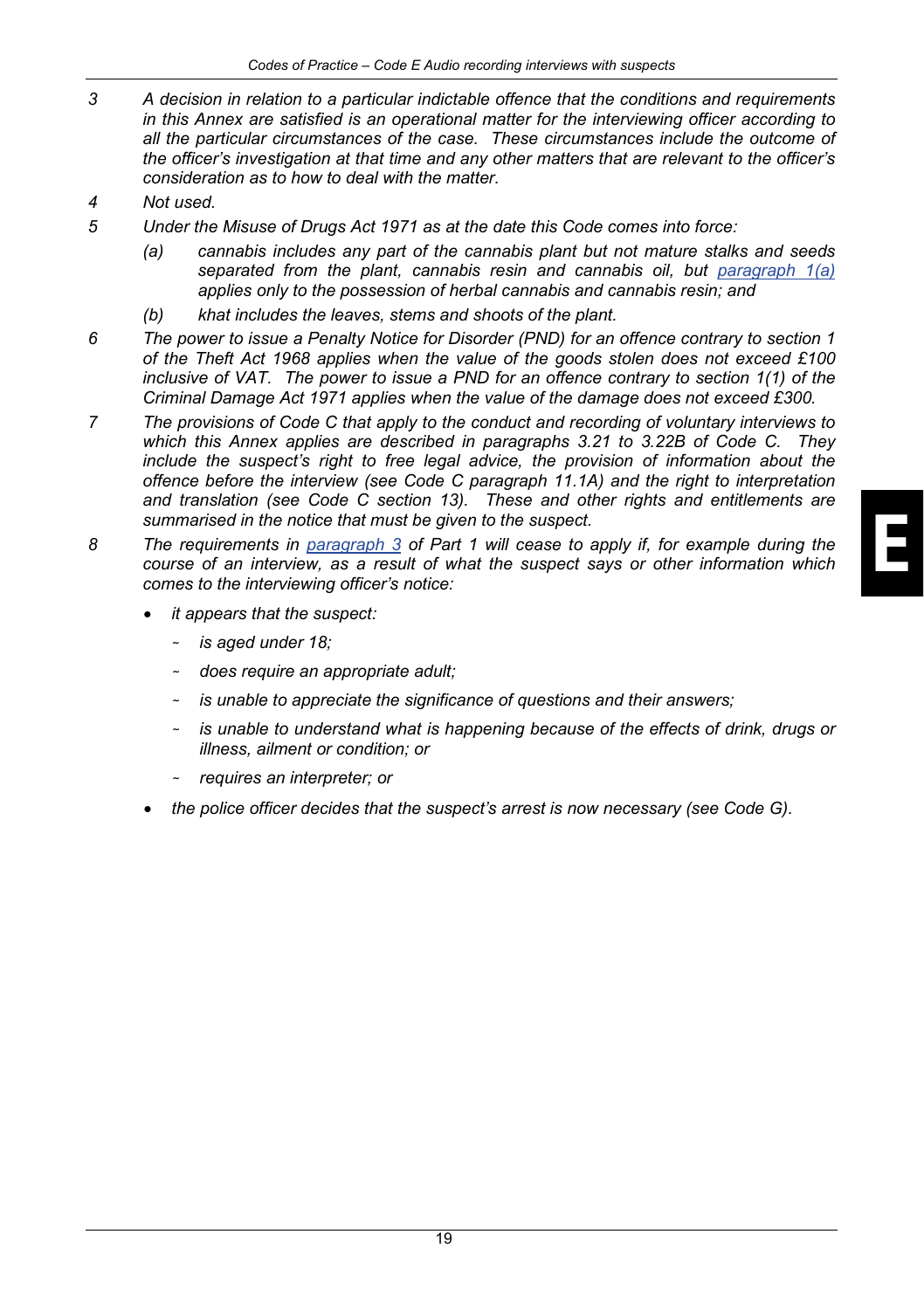[Click here](#page-3-0) for [Revised Code E](#page-3-0).

# <span id="page-22-0"></span>POLICE AND CRIMINAL EVIDENCE ACT 1984 (PACE)

CODE F

REVISED

# CODE OF PRACTICE ON VISUAL RECORDING WITH SOUND OF INTERVIEWS WITH **SUSPECTS**

# **Commencement - Transitional Arrangements**

This contents of this Code should be considered if an interviewer proposes to make a visual recording with sound of an interview with a suspect after 00.00 on 31 July 2018.

There is no statutory requirement under PACE to visually record interviews.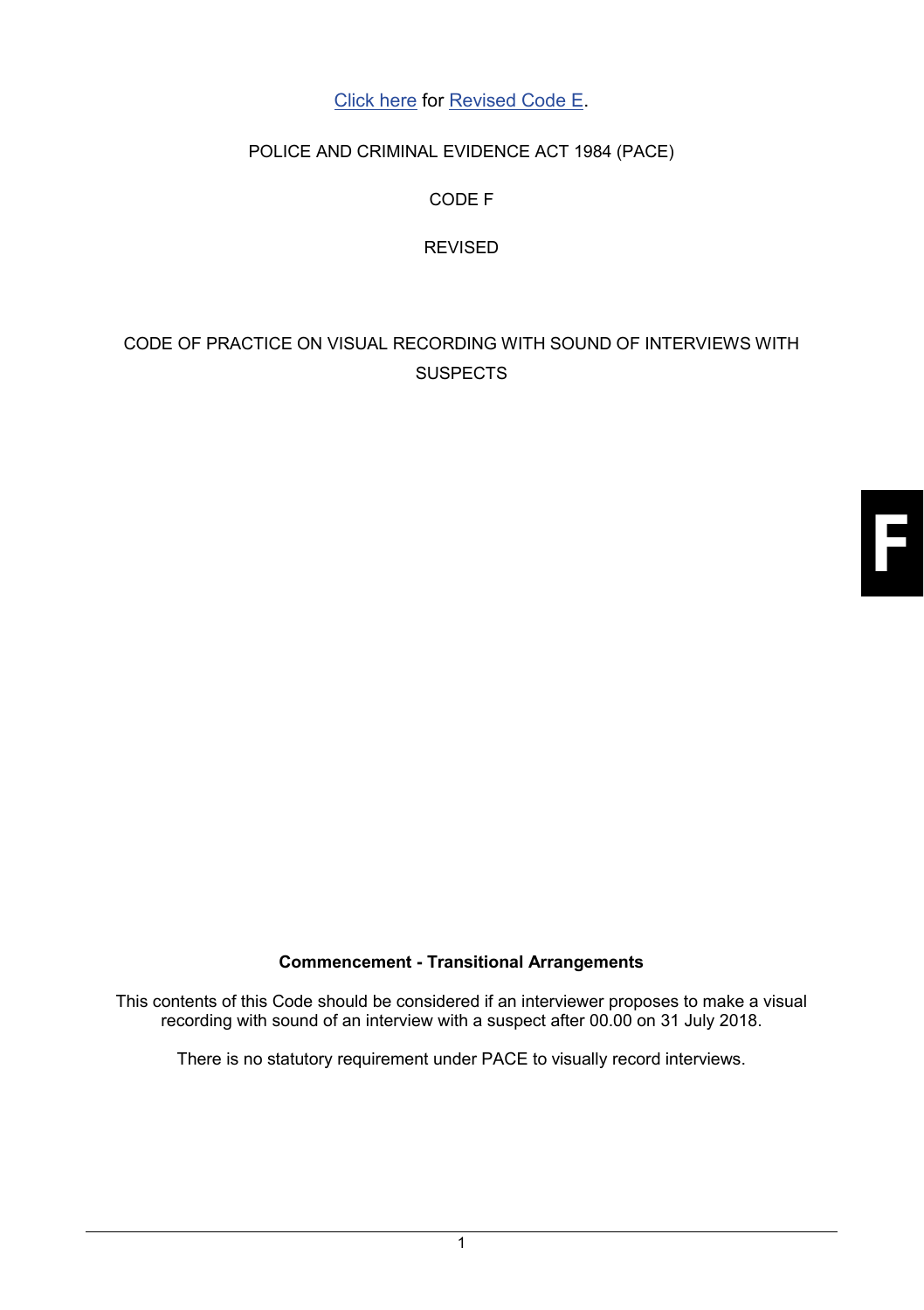# **Code F - Contents**

 $(click page number to view text)$ 

| 1  |     |                                                                                                                                               |  |  |  |  |
|----|-----|-----------------------------------------------------------------------------------------------------------------------------------------------|--|--|--|--|
|    |     |                                                                                                                                               |  |  |  |  |
| 2. |     | When interviews and matters to which Code F applies may be visually<br>recorded with sound and provisions for their conduct and recording.  4 |  |  |  |  |
|    | (A) |                                                                                                                                               |  |  |  |  |
|    | (B) | Application of Code $E -$ additional provisions that apply to visual recording with                                                           |  |  |  |  |
|    |     |                                                                                                                                               |  |  |  |  |
|    |     | Objections and complaints by the suspect about visual recording5<br>(ii)                                                                      |  |  |  |  |
|    |     | (ii)                                                                                                                                          |  |  |  |  |
|    |     |                                                                                                                                               |  |  |  |  |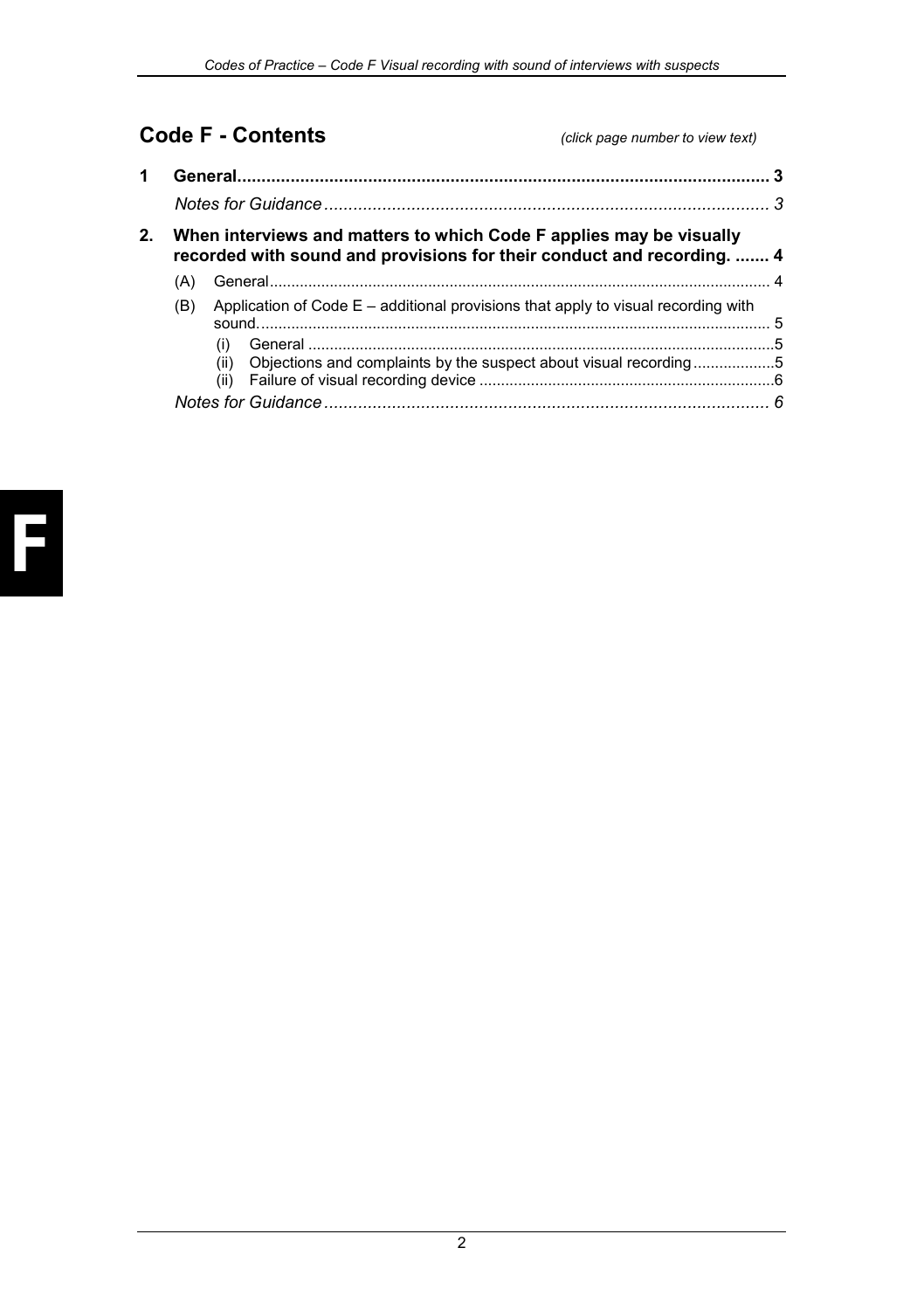#### <span id="page-24-0"></span>**1 General**

- 1.0 The procedures in this Code must be used fairly, responsibly, with respect for the people to whom they apply and without unlawful discrimination. Under the Equality Act 2010, section 149 (Public Sector Equality Duty), police forces must, in carrying out their functions, have any other conduct which is prohibited by that Act, to advance equality of opportunity between people who share a relevant protected characteristic and people who do not share it, and to foster good relations between those persons. The Equality Act *also* makes it due regard to the need to eliminate unlawful discrimination, harassment, victimisation and unlawful for police officers to discriminate against, harass or victimise any person on the grounds of the 'protected characteristics' of age, disability, gender reassignment, race, religion or belief, sex and sexual orientation, marriage and civil partnership, pregnancy and maternity, when using their powers. See *Note 1C*.
- 1.1 This Code of Practice must be readily available for consultation by police officers and other police staff, detained persons and members of the public.
- 1.2 The *Notes for Guidance* included are not provisions of this code. They form guidance to police officers and others about its application and interpretation.
- 1.3 Nothing in this Code shall detract from the requirements of **Code C**, the Code of Practice for the detention, treatment and questioning of persons by police officers.
- the detention, treatment and questioning of persons by police officers. 1.4 The interviews and matters to which this Code applies and provisions that govern the conduct and recording of those interviews and other matters are described in section 2.

Note: The provisions of this Code and [Code E](#page-3-0) which govern the conduct and recording of interviews *do not apply* to interviews with, or taking statements from, witnesses.

**F**

- 1.5 *Not used*.
- 1.5A The provisions of [Code E](#page-3-0) which require interviews with suspects to be audio recorded and the provisions of this Code which permit simultaneous visual recording provide safeguards:
	- for suspects against inaccurate recording of the words used in questioning them and of their demeanour during the interview; and
	- about the conduct of the interview and what took place during the interview which might • for police interviewers against unfounded allegations made by, or on behalf of, suspects otherwise appear credible.

 in its reliability as an impartial and accurate record of the interview. 1.6 *Not used*. The visual recording of interviews must therefore be carried out openly to instil confidence

- 
- 1.6A *Not used.*
- 1.7 *Not used*.
- 1.8 *Not used.*

#### *Notes for Guidance*

- *1A Not used.*
- *1B Not used.*
- *1C In paragraph 1.0, under the Equality Act 2010, section 149, the 'relevant protected characteristics' are: age, disability, gender reassignment, pregnancy and maternity, race, religion/belief, and sex and sexual orientation. For further detailed guidance and advice on the Equality Act, see: [https://www.gov.uk/guidance/equality-act-2010-guidance.](https://www.gov.uk/guidance/equality-act-2010-guidance)*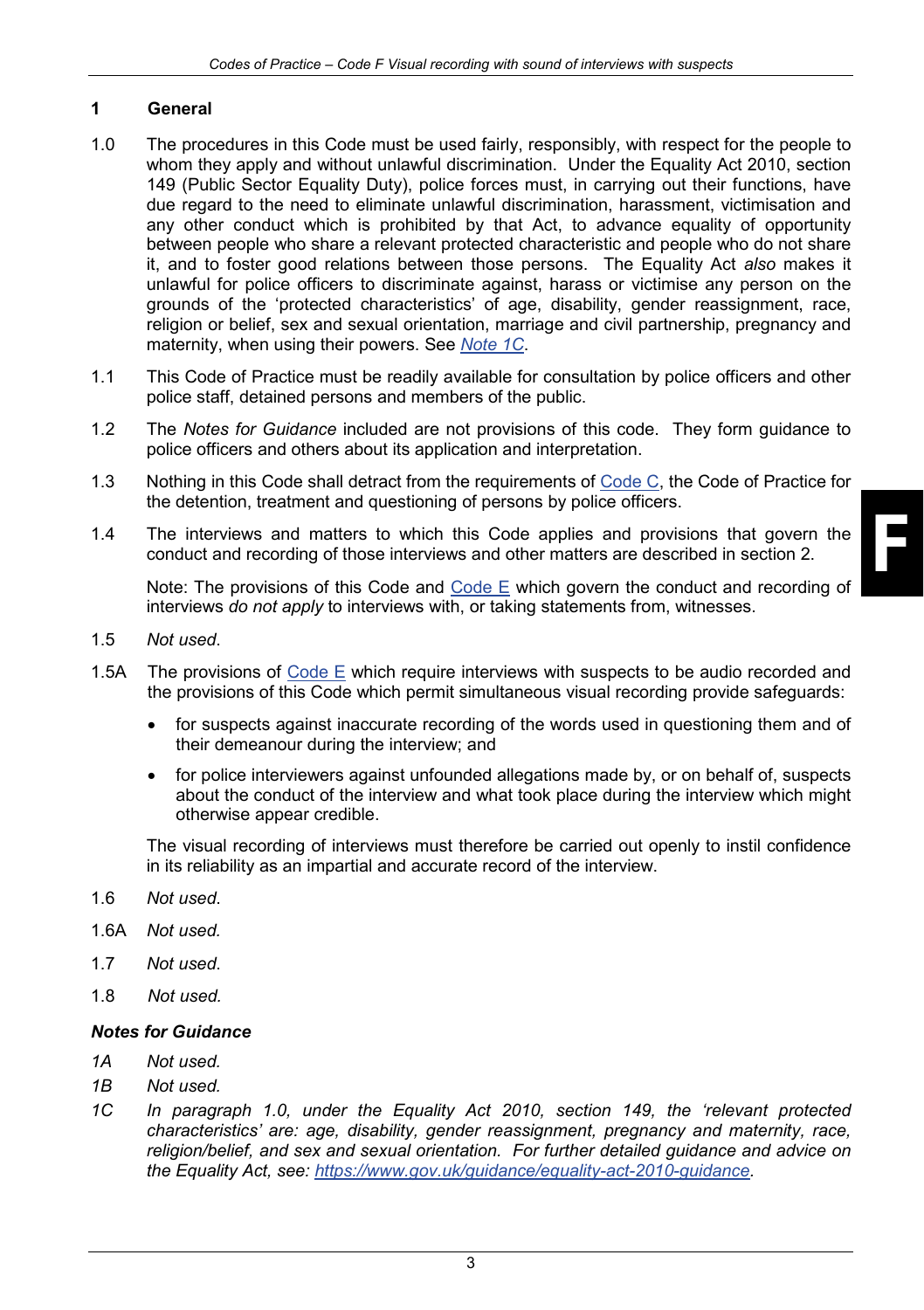#### <span id="page-25-0"></span> **2. When interviews and matters to which Code F applies may be visually recorded with sound and provisions for their conduct and recording.**

# *(A) General*

- Code of Practice on audio recording interviews with suspects [\(Code E\)](#page-3-0) (see *[Note 2A](#page-27-0)*) interviewer and those in whose presence and hearing the audio recording was made. 2.1 For the purpose of this Code, a visual recording with sound means an audio recording of an interview or other matter made in accordance with the requirement in *paragraph 2.1* of the during which a *simultaneous* visual recording is made which shows the suspect, the
- should be made. Having regard to the safeguards described in *[paragraph 1.5A](#page-24-0)*, examples 2.2 There is no statutory requirement to make a visual recording, however, the provisions of [this Code shall be followed on any occasion that the 'relevant officer' described in](#page-9-0) *Code E paragraph 2.4* considers that a visual recording of any matters mentioned in *paragraph 2.1*  of occasions when the relevant officer is likely to consider that a visual recording should be made include when:
	- (a) the suspect (whether or not detained) requires an appropriate adult;
	- (b) the suspect or their solicitor or appropriate adult requests that the interview be recorded visually;
	- (c) the suspect or other person whose presence is necessary is deaf or deaf/blind or speech impaired and uses sign language to communicate;
	- offence concerned, they will invite the suspect to demonstrate their actions or (d) the interviewer anticipates that when asking the suspect about their involvement in the behaviour at the time or to examine a particular item or object which is handed to them;
	- (e) the officer in charge of the investigation believes that a visual recording with sound will assist in the conduct of the investigation, for example, when briefing other officers about the suspect or matters coming to light during the course of the interview; and
	- (f) the authorised recording device that would be used in accordance with *paragraph 2.1 of Code E* [incorporates a camera and creates a combined audio and visual recording](#page-8-0)  and does not allow the visual recording function to operate independently of the audio recording function.
- to audio-only recordings, subject to the additional provisions in *paragraphs 2.5* to *2.12*  below which apply exclusively to visual recordings. (See *[Note 2E](#page-27-0)*.) 2.3 For the purpose of making such a visual recording, the provisions of [Code E](#page-3-0) and the relevant *Notes for Guidance* shall apply equally to visual recordings with sound as they do
- 2.4 This Code does not apply to the conduct and recording in England and Wales, of:
	- • interviews of persons detained under section 41 of, or Schedule 7 to, the Terrorism Act 2000, and
	- post-charge questioning of persons authorised under section 22 of the Counter-Terrorism Act 2008.

 Code of Practice issued under paragraph 3 of Schedule 8 to the Terrorism Act 2000 and under section 25 of the Counter-Terrorism Act 2008. If, during the course of an interview or questioning being visually recorded under this Code, it becomes apparent that the interview These must be video recorded with sound in accordance with the provisions of the separate or questioning should be conducted under that separate Code, the interview should only continue in accordance with that Code (see *[Code E paragraph 1.4](#page-5-0)*).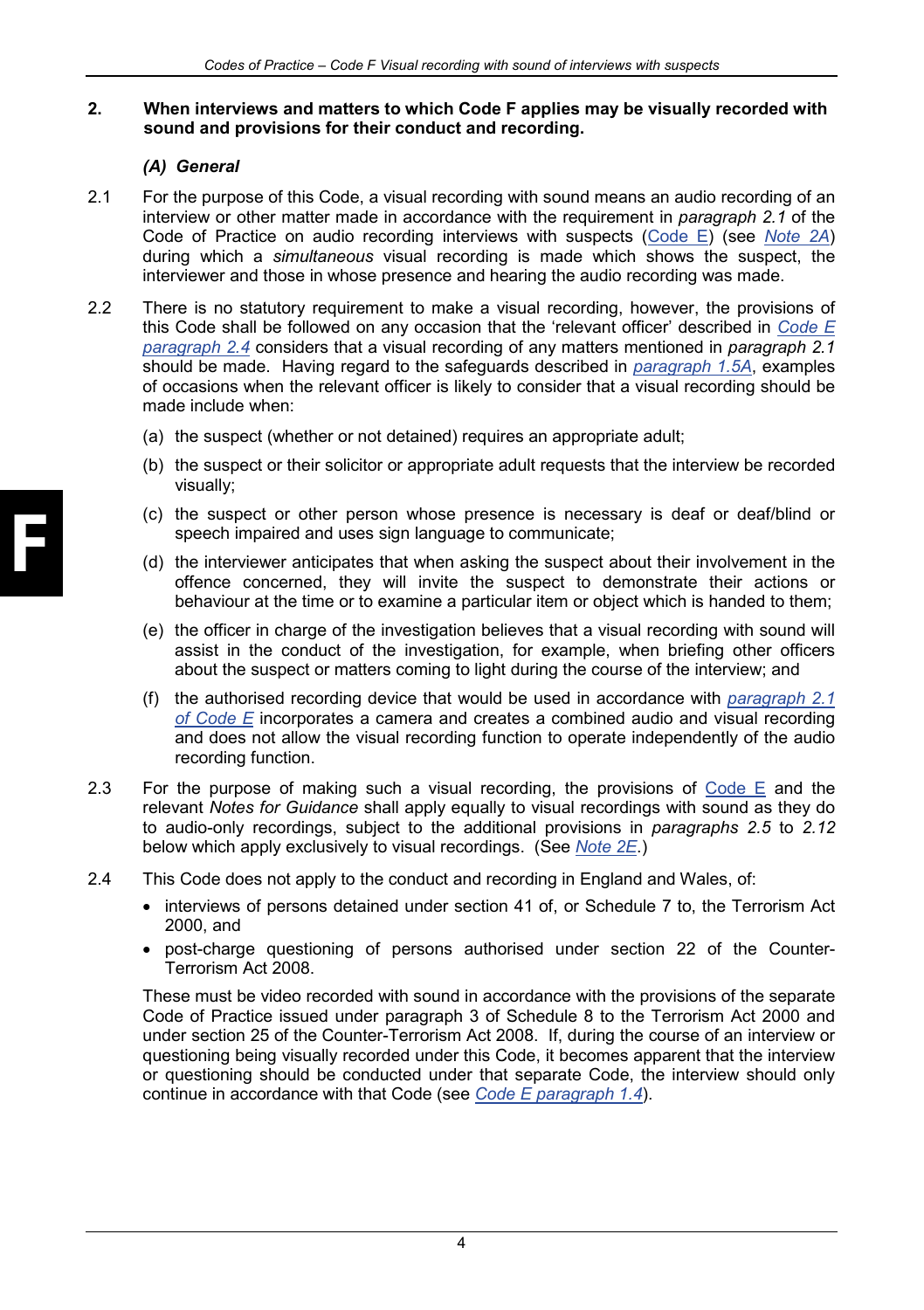#### <span id="page-26-0"></span> *(B) Application of [Code E](#page-3-0) – additional provisions that apply to visual recording with sound.*

# *(i) General*

- 2.5 Before visual recording commences, the interviewer must inform the suspect that in audio recording arrangements. If the suspect is a juvenile or a vulnerable person (see accordance with *[paragraph 2.2](#page-25-0),* a visual recording is being made and explain the visual and Code C, *paragraphs 1.4, 1.5* and *1.13(d)*), the information and explanation must be provided or (as the case may be) provided again, in the presence of the appropriate adult.
- 2.6 The device used to make the visual recording at the same time as the audio recording (see *[paragraph 2.1](#page-25-0)*) must ensure coverage of as much of the room or location where the (see Note 2B). interview takes place as it is practically possible to achieve whilst the interview takes place
- (see *Note 2B*). 2.7 In cases to which *[paragraph 1.13](#page-7-0)* of Code E (disclosure of identity of officers or police staff conducting interviews) applies:
	- (a) the officers and staff may have their backs to the visual recording device; and
	- (b) when in accordance with Code E *[paragraph 3.21](#page-14-0)* or *[4.12](#page-17-0)* as they apply to this Code, arrangements are made for the suspect to have access to the visual recording, the investigating officer may arrange for anything in the recording that might allow the officers or police staff to be identified to be concealed.
- the relevant officer may decide that the interview is not to be visually recorded if it no longer device. However, a decision not to make a *visual recording* does not detract in any way *[2.1 of Code E](#page-8-0)*. (See *[Note 2C](#page-27-0)*.) 2.8 Following a decision made by the relevant officer in accordance with *[paragraph 2.2](#page-25-0)* that an interview or other matter mentioned in *paragraph 2.1* above should be *visually recorded*, appears that a visual recording should be made or because of a fault in the recording from the requirement for the interview to be *audio recorded* in accordance with *[paragraph](#page-8-0)*
- visually recorded interviews. 2.9 The provisions in *[Code E paragraph 2.6](#page-10-0)* for remote monitoring of interviews shall apply to

#### *(ii) Objections and complaints by the suspect about visual recording*

 recording. When any objections have been recorded or the suspect or the appropriate decide in accordance with *paragraph 2.8* and having regard to the nature and *2D*[\). Following a decision that visual recording should be turned off, the interviewer shall](#page-27-0)  say that they are turning off the *visual* recording. The audio recording required to be person to record their objections to the interview being *visually* recorded on the audio recording. If the relevant officer considers that visual recording should not be turned off, the interviewer may proceed to question the suspect with the visual recording still on. If the apply if a removable recording media device (see Code E *[paragraph 1.6\(a\)\(ii\)](#page-6-0)*) is being used) and *[paragraph 4.6](#page-17-0)* of Code E will apply if a secure digital recording device (see [Code](#page-6-0) E *[paragraph 1.6\(a\)\(iii\)](#page-6-0)*) is being used. 2.10 If the suspect or an appropriate adult on their behalf objects to the interview being *visually*  recorded either at the outset or during the interview or during a break in the interview, the interviewer shall explain that the visual recording is being made in accordance with *[paragraph 2.2](#page-25-0)* and that this Code requires the objections to be recorded on the *visual*  adult have refused to have their objections recorded visually, the relevant officer shall circumstances of the objections, whether visual recording should be turned off (see *Note*  maintained in accordance with [Code E](#page-3-0) shall continue and the interviewer shall ask the suspect also objects to the interview being audio recorded, *[paragraph 3.9](#page-12-0)* of Code E will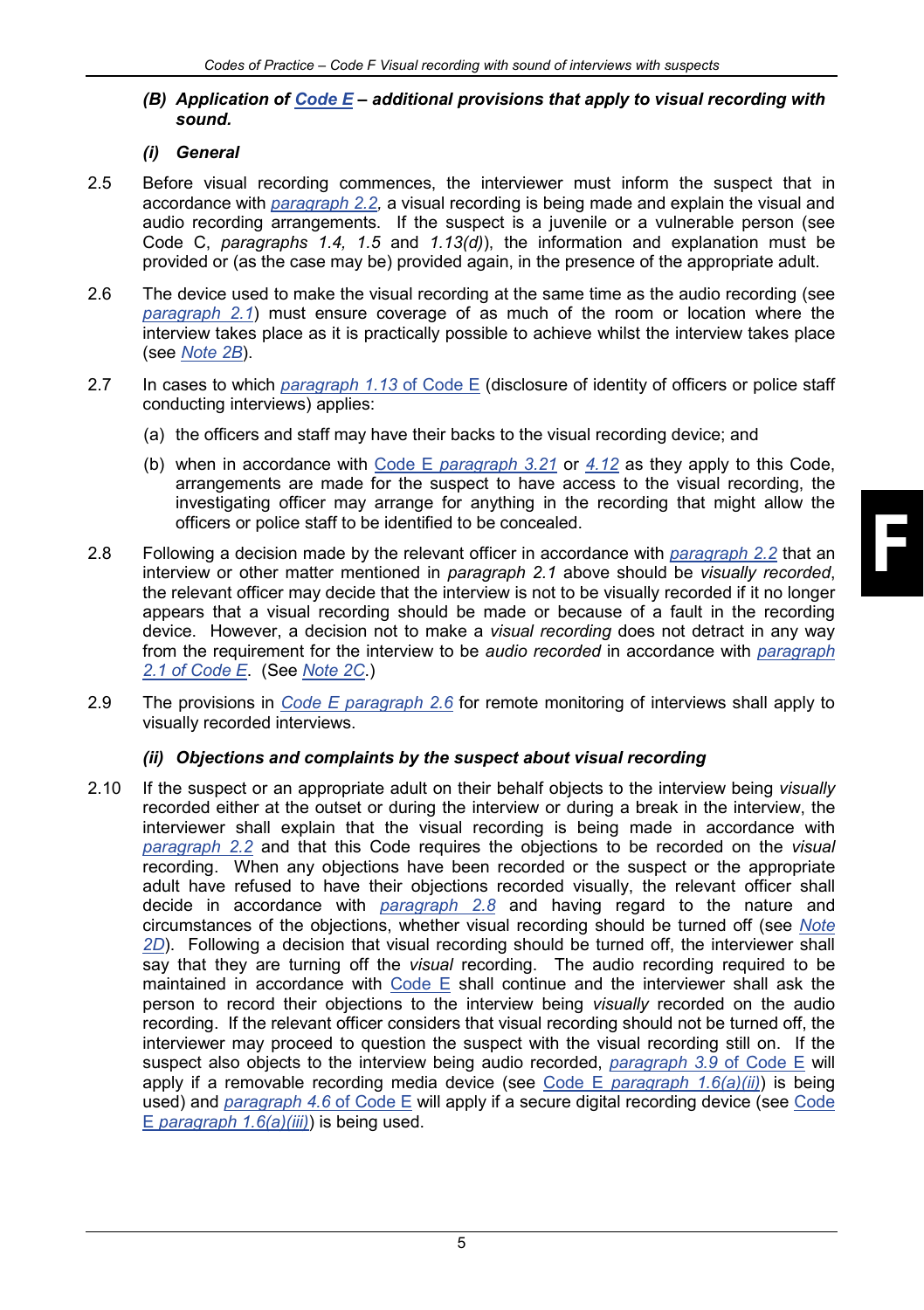<span id="page-27-0"></span> connected with the offence of which they are suspected and that they are unwilling for 2.11 If the suspect indicates that they wish to tell the interviewer about matters not directly these matters to be visually recorded, the suspect should be given the opportunity to tell the interviewer about these matters after the conclusion of the formal interview.

#### *(ii) Failure of visual recording device*

 2.12 If there is a failure of equipment and it is not possible to continue visual recording using the  *[paragraph 1.6\(a\)\(ii\)](#page-6-0)* or a secure digital recording network device as in Code E *[paragraph](#page-6-0)*  the continuation of the interview must be conducted and recorded in accordance with the same type of recording device (i.e. a removable recording media device as in [Code E](#page-6-0) *[1.6\(a\)\(iii\)](#page-6-0)*) or by using a replacement device of either type, the relevant officer may decide that the interview is to continue without being visually recorded. In these circumstances, provisions of [Code E](#page-3-0) (See *Note 2F.)* 

## *Notes for Guidance*

- *2A [Paragraph 2.1 of Code E](#page-8-0) describes the requirement that authorised audio-recording devices are to be used for recording interviews and other matters.*
- *2B Interviewers will wish to arrange that, as far as possible, visual recording arrangements are unobtrusive. It must be clear to the suspect, however, that there is no opportunity to interfere with the recording equipment or the recording media.*
- *2C A decision made in accordance with [paragraph 2.8](#page-26-0) not to record an interview visually for any reason may be the subject of comment in court. The 'relevant officer' responsible should therefore be prepared to justify that decision.*
- *2D Objections for the purpose of [paragraph 2.10](#page-26-0) are meant to apply to objections based on the suspect's genuine and honestly held beliefs and to allow officers to exercise their discretion surrounding the suspect and the investigation. Objections that appear to be frivolous with to decide whether a visual recording is to be made according to the circumstances the intentions of frustrating or delaying the investigation would not be relevant.*
- *identification procedures to which paragraph 3.21 and Annex E of [Code D](https://www.gov.uk/government/publications/pace-code-d-2017) apply. 2E The visual recording made in accordance with this Code may be used for eye-witness*
- *the interviewer should stop the interview immediately. Where part of the interview is unaffected by the error and is still accessible on the media or on the network device, that new secure digital network recording as appropriate. The interview should then be media should be sealed in the suspect's presence and the interview begun again. If the 2F Where the interview is being visually recorded and the media or the recording device fails, part shall be copied and sealed in the suspect's presence as a master copy or saved as a recommenced using a functioning recording device and new recording media as appropriate. Where the media content of the interview has been lost in its entirety, the visual recording equipment cannot be fixed and a replacement device is not immediately available, the interview should be audio recorded in accordance with [Code E](#page-3-0).*
- *2G The relevant officer should be aware that a decision to continue visual recording against the wishes of the suspect may be the subject of comment in court.*